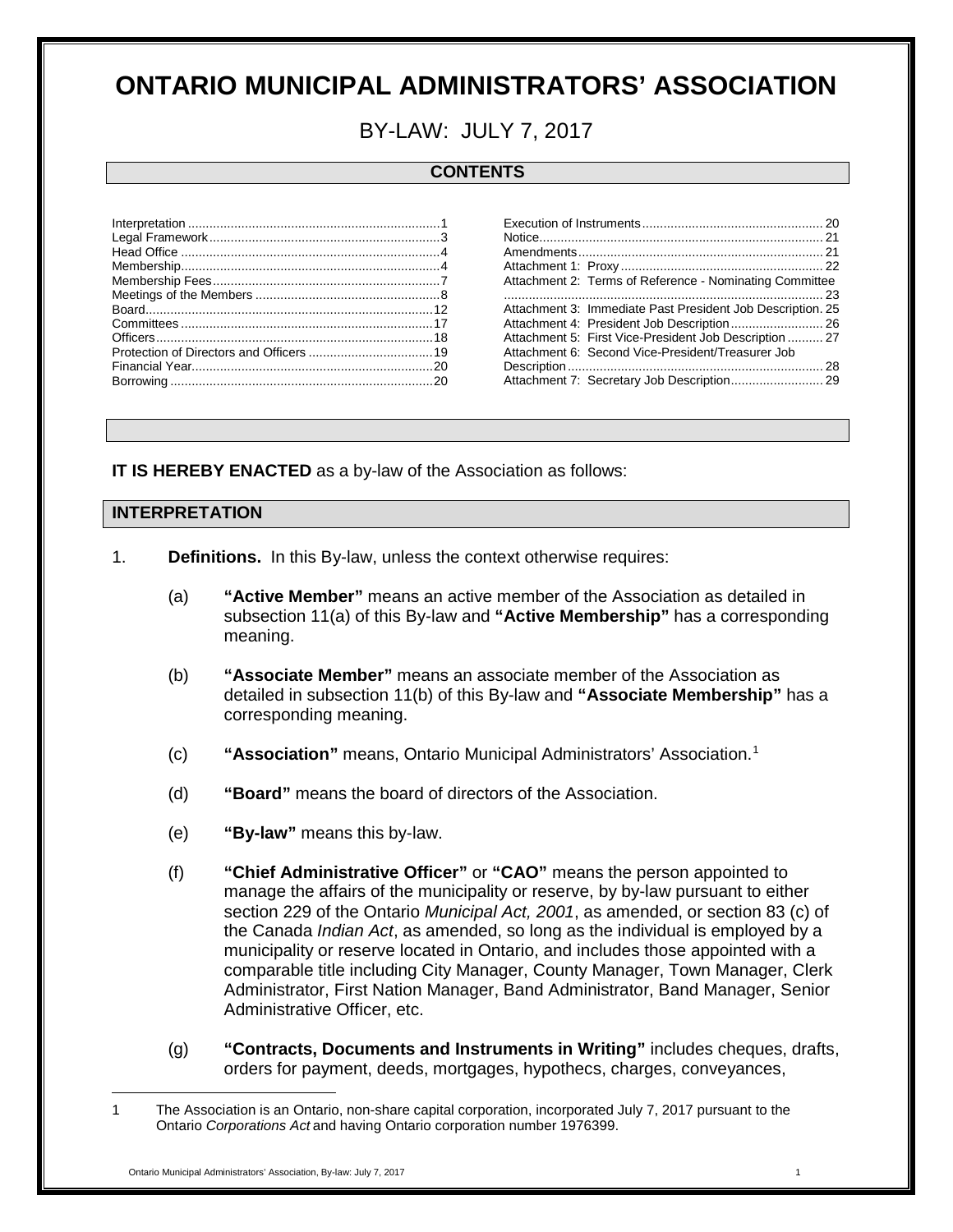transfers and assignments of property real or personal, immovable or movable, agreements, releases, receipts and discharges for the payment of money or other obligation, conveyances, transfers and assignments of shares, share warrants, stocks, bonds, debentures or other securities and all paper and electronic writings.

- (h) **"Director"** means a director of the Association. [2](#page-1-0)
- (i) **"Executive Committee"** means the Association's executive committee.
- (j) **"Executive Director"** means the executive director of the Association.
- (k) **"First Vice-President"** means the first vice-president of the Association.
- (l) "**Honorary Life Member"** means an honorary life member of the Association as detailed in subsection 11(c) of this By-law and **"Honorary Life Membership"** has a corresponding meaning.
- (m) **"Immediate Past President"** means the immediate past president of the Association.
- (n) **"Letters Patent"** means the letters patent of the Association as amended from time to time by any supplementary letters patent. $3$
- (o) **"Member"** means a member of the Association, including Active, Associate and Honorary Life Members, and **"Membership"** has a corresponding meaning. [4](#page-1-2)
- (p) **"Member in Transition"** means an Active Member who ceases to be employed in a CAO capacity for an Ontario municipality but intends to be reappointed as a CAO for an Ontario municipality.
- (q) **"Nominating Committee"** means the Association's nominating committee.
- (r) **"Officer"** means an officer of the Association and includes President, Immediate Past President, First Vice-President, Second Vice-President/Treasurer and Secretary.<sup>[5](#page-1-3)</sup>
- (s) **"President"** means the president of the Association.

<span id="page-1-0"></span> $\overline{a}$ 2 Directors are the individuals who are typically elected by the Members to the Board, but can also be appointed by virtue of their office. This later type of appointment is referred to as an *ex officio* appointment. Directors, board members and members of the board are synonymous terms and are in contrast to members of the Association.

<span id="page-1-1"></span><sup>3</sup> The Letters Patent is the charter or constitution for the Association – the document that brought the Association into existence. The Association's Letters Patent are dated July 7, 2017. As of the date of this Bylaw, there are no supplementary letters patent.

<span id="page-1-2"></span><sup>4</sup> Members of the Association are parallel to shareholders of a share capital corporation. As a non-share capital corporation, the Association has members and not shareholders. Members of the Association are in contrast to members of the Board of the Association.

<span id="page-1-3"></span><sup>5</sup> Officers and directors are distinct from one another, although often officers are also directors. This is mandated by Ontario *Corporations Act* subsection 289(1) in the case of the President. Further, the By-laws in this case, mandate that the Immediate Past President, President, First Vice-President and Second Vice-President/Treasurer, be Directors.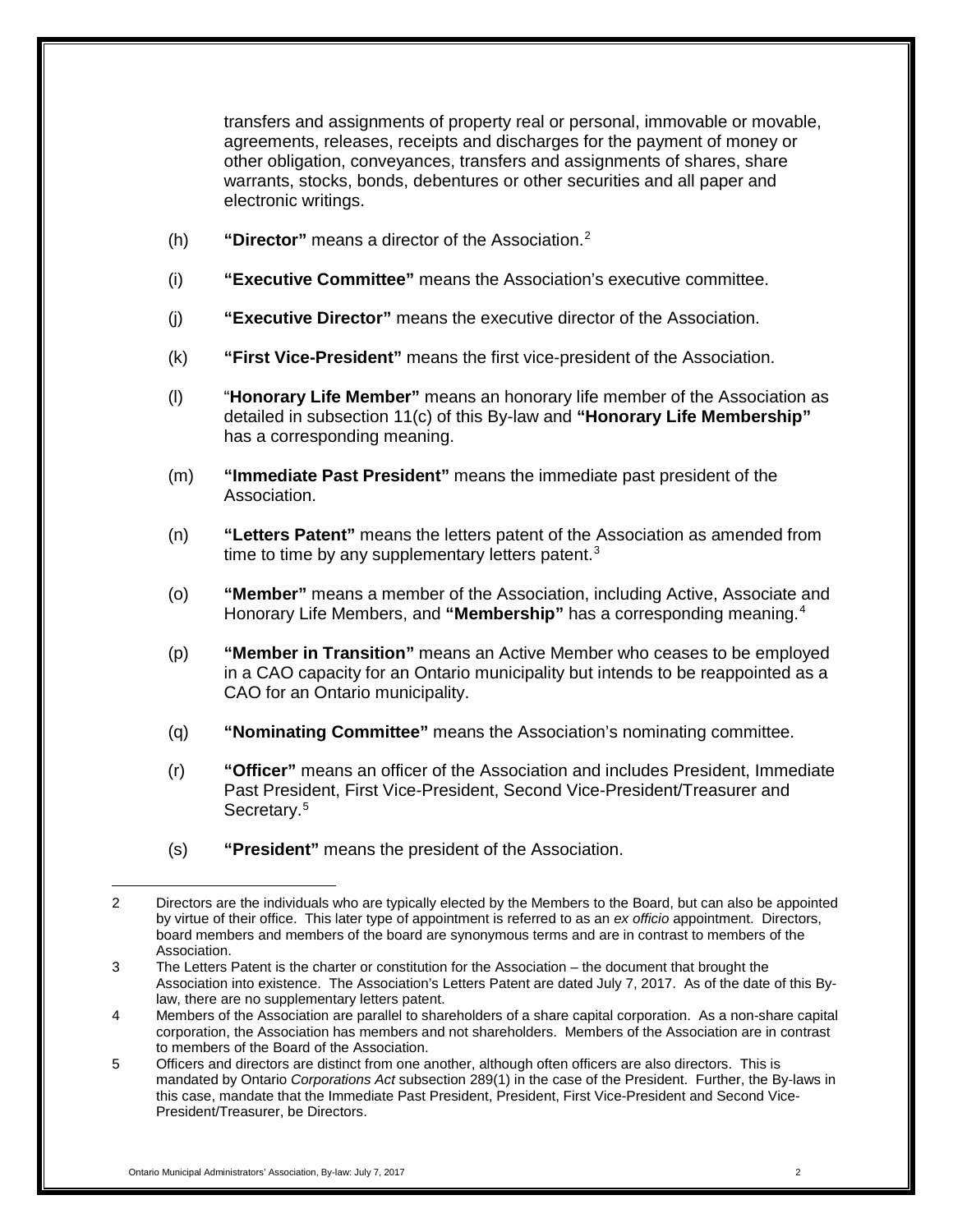- (t) **"Second Vice-President/Treasurer"** means the second vice-president/treasurer of the Association.
- (u) **"Secretary"** means the secretary of the Association.
- (v) **"Unincorporated Association"** means the unincorporated association of Ontario Municipal Administrators' Association.
- 2. **Plural.** Words that are in the singular form are deemed to include the plural form and vice versa.
- 3. **Include, Etc.** Whenever the words "include," "includes" or "including" (or similar terms) are used they are deemed to be followed by the words "without limitation."
- 4. **References to Legislation.** Any reference in this By-law to any legislation including any regulations promulgated thereunder or any section thereof shall, unless otherwise expressly stated, be deemed to be a reference to such legislation or section as amended, restated or re-enacted from time to time.
- 5. **Severability.** The invalidity or unenforceability of any provision of this By-law shall not affect the validity or enforceability of the remaining provisions of this By-law.
- 6. **Footnotes.** The footnotes in this By-law are inserted for non-binding explanatory purposes only. They are not to be considered or taken into account for the purposes of construing or interpreting the provisions of this By-law nor shall they be used in any way to clarify, modify or explain the effect of any such provisions.

## <span id="page-2-0"></span>**LEGAL FRAMEWORK**

- 7. **Hierarchy.** In order of hierarchy, the legal framework for the Association is as follows:
	- (a) Law of the land, including the Canada *Income Tax Act* and the Ontario *Corporations Act*.
		- (b) Letters Patent.
		- (c) By-laws.
		- (d) Board Policy.
		- (e) Operational Policy.

In the event of a conflict, the policies at the higher level in the legal framework shall prevail.<sup>[6](#page-2-1)</sup>

8. **Objects as per Letters Patent.** The objects of the Association are as set out in the Letters Patent.<sup>[7](#page-2-2)</sup>

<span id="page-2-2"></span><span id="page-2-1"></span> $\overline{a}$ 6 The hierarchy is set by law and therefore it is not possible to change the hierarchy by amending this provision. 7 The objects as set out in the Letters Patent are:

*<sup>(</sup>a) Work towards the continuous improvement of municipal government administration in Ontario;*

*<sup>(</sup>b) Promote and support good governance by encouraging excellence in chief administrative officer leadership, know how and professional management of municipalities;*

*<sup>(</sup>c) Encourage the adoption of the Council-Chief Administrative Officer system of municipal government by Ontario municipalities and promote the value of a strong chief administrative officer and the contribution of this role towards good governance;*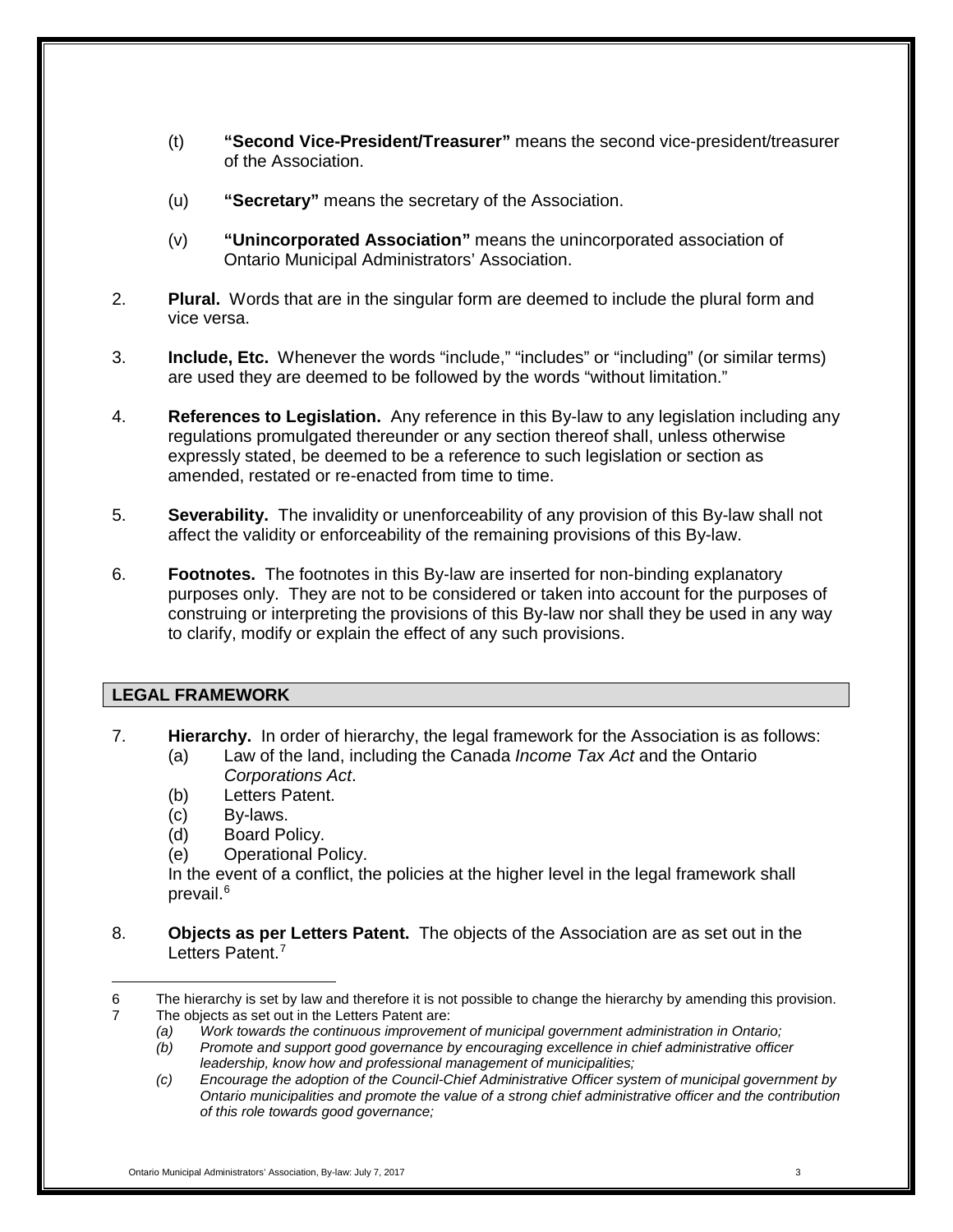9. **Mission.** The Association's mission shall be within the scope of the objects of the Association.

#### <span id="page-3-0"></span>**HEAD OFFICE**

10. **Head Office.** The head office of the Association shall be in the location required by the Letters Patent or such other place in Ontario as determined from time to time by special resolution and at such place therein as the Board may from time to time determine. $8$ 

#### <span id="page-3-1"></span>**MEMBERSHIP**

- 11. **Classes and Composition.** There shall be three classes of Membership:
	- (a) **Active Membership.** There shall be an Active Membership class, which shall be comprised ex officio of those individuals who are active members of the Unincorporated Association as of the date of this By-law plus such other individuals who meet the qualifications as outlined in section 12 of this By-law and are admitted as such as outlined in subsection 15(a) of this By-law. Active Membership is effective upon admission and continues until terminated in accordance with section 21 of this By-law.
	- (b) **Associate Membership.** There shall be an Associate Membership class, which shall be comprised ex officio of those individuals who are associate members of the Unincorporated Association as of the date of this By-law plus such other individuals who meet the qualifications as outlined in section 13 of this By-law and are admitted as such as outlined in subsection 15(b) of this By-law. Associate Membership is effective upon admission and continues until terminated in accordance with section 21 of this By-law.
	- (c) **Honorary Life Membership.** There shall be an Honorary Life Membership class, which shall be comprised ex officio of those individuals who are honorary members of the Unincorporated Association as of the date of this By-law plus such other individuals who meet the qualifications as outlined in section 14 of this By-law and are admitted as such as outlined in subsection 15(c) of this By-law. Honorary Life Membership is effective upon admission and continues until terminated in accordance with section 21 of this By-law.

*<sup>(</sup>d) Provide professional development services and support and networking opportunities, which enable members to be the best they can be in serving the public as municipal executives;*

*<sup>(</sup>e) Encourage education and training in public administration;*

*<sup>(</sup>f) Represent and advocate on behalf of members, presenting their views to other associations, government and regulatory bodies; and*

*<sup>(</sup>g) Actively assist and work with provincial authorities and other municipal associations in implementing the foregoing and generally promoting the interests of the corporation's members. This shall include but not be limited to serving on provincial committees and/or task forces*

<span id="page-3-2"></span><sup>8</sup> The Letters Patent provide that the head office shall be in the Town of Goderich. See Ontario *Corporations Act* section 277 for further detail with respect to changing head office location.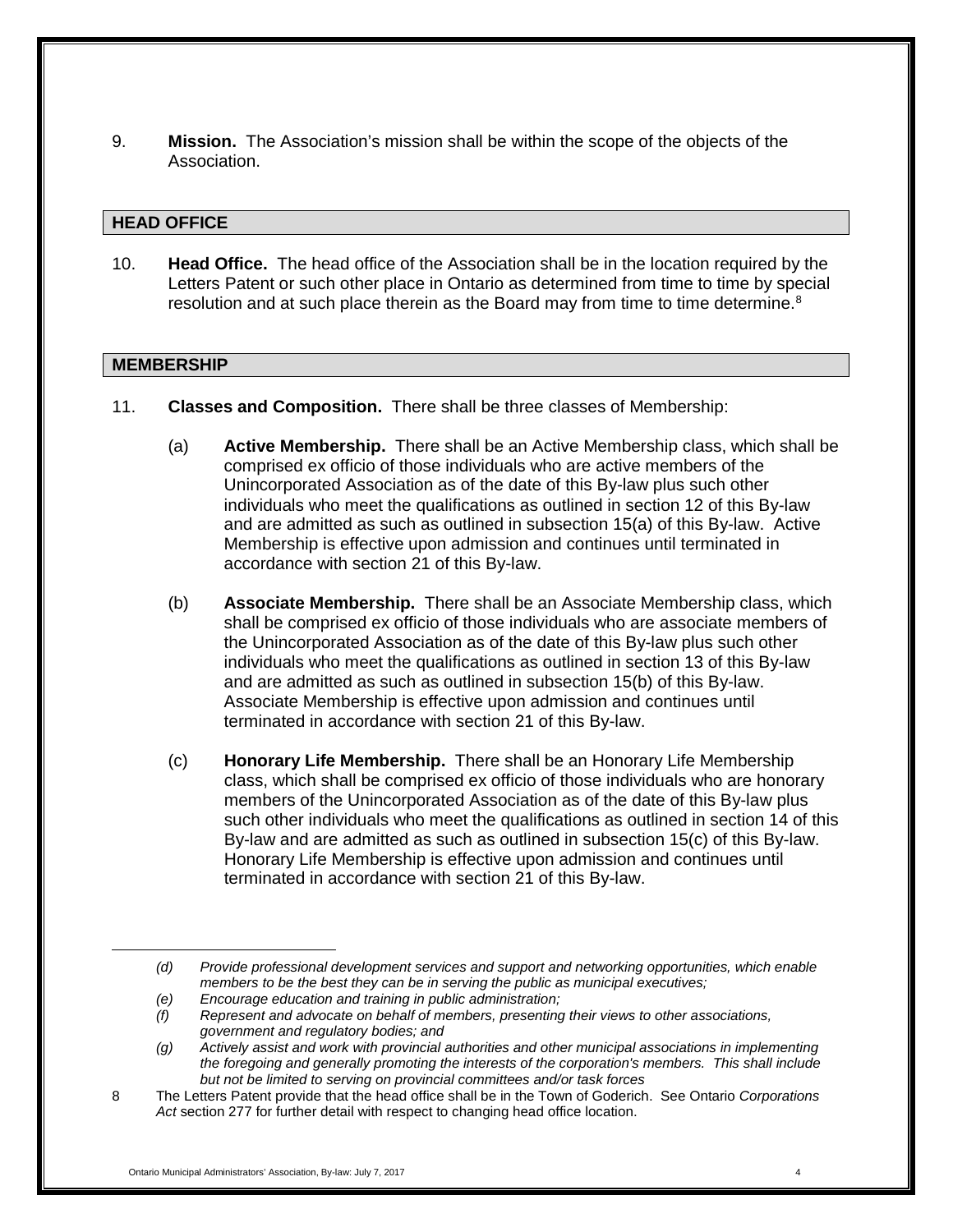- 12. **Active Membership Qualifications.** In order to be eligible for Active Membership, each candidate shall:
	- (a) be a CAO of an Ontario municipality or reserve;
	- (b) submit to the Association a completed application form for Active Membership, in the form from time to time required by the Board; and
	- (c) submit to the Association, Active Membership fees for the year, on a pro-rated basis.
- 13. **Associate Membership Qualifications.** In order to be eligible for Associate Membership, each candidate shall:
	- (a) **Meet Sub-classification Requirements.** Meet the requirements of any one or more of the below sub-classifications:
		- (i) **Aspiring Associate Sub-classification.** Be employed in Ontario as a deputy CAO and/or assistant CAO, or any other comparable title, and/or having the authority to act in the absence of the CAO or alternatively exercises broad corporate management responsibilities within their municipality or reserve.
		- (ii) **Partner Associate Sub-classification.** Meet any one or more of the following:
			- (1) Be employed in an executive capacity in a national, Ontario, regional or municipal organization, or at an Ontario reserve, principally dealing with municipal management and administration.
			- (2) Be a representative of the Ontario government ministry, agency or commission.
			- (3) Be an individual who provides professional expertise, management consulting or municipal services to municipalities or Ontario reserves.
		- (iii) **Retired Associate Sub-classification.** Be an individual who has been an Active Member and has retired from municipal or reserve administration.
	- (b) **Submit Completed Application.** Submit to the Association a completed application form for Associate Membership, in the form from time to time required by the Board; and
	- (c) **Submit Membership Fees.** Submit Membership fees in such amount as is from time to time required by the Board.
- 14. **Honorary Life Membership Qualifications.** In order to be eligible for Honorary Life Membership, each candidate shall be, in the opinion of the Board, someone who the Association should honour, with Honorary Life Membership.
- 15. **Admission Process.** Admission to Membership shall be as follows: [9](#page-4-0)

<span id="page-4-0"></span> $\overline{a}$ 9 Ontario *Corporations Act* section124 provides that members may be admitted by resolution of the board or by virtue of their office, with it further provided that the by-laws may provide that admission shall not be effective until confirmed by the members at a general meeting.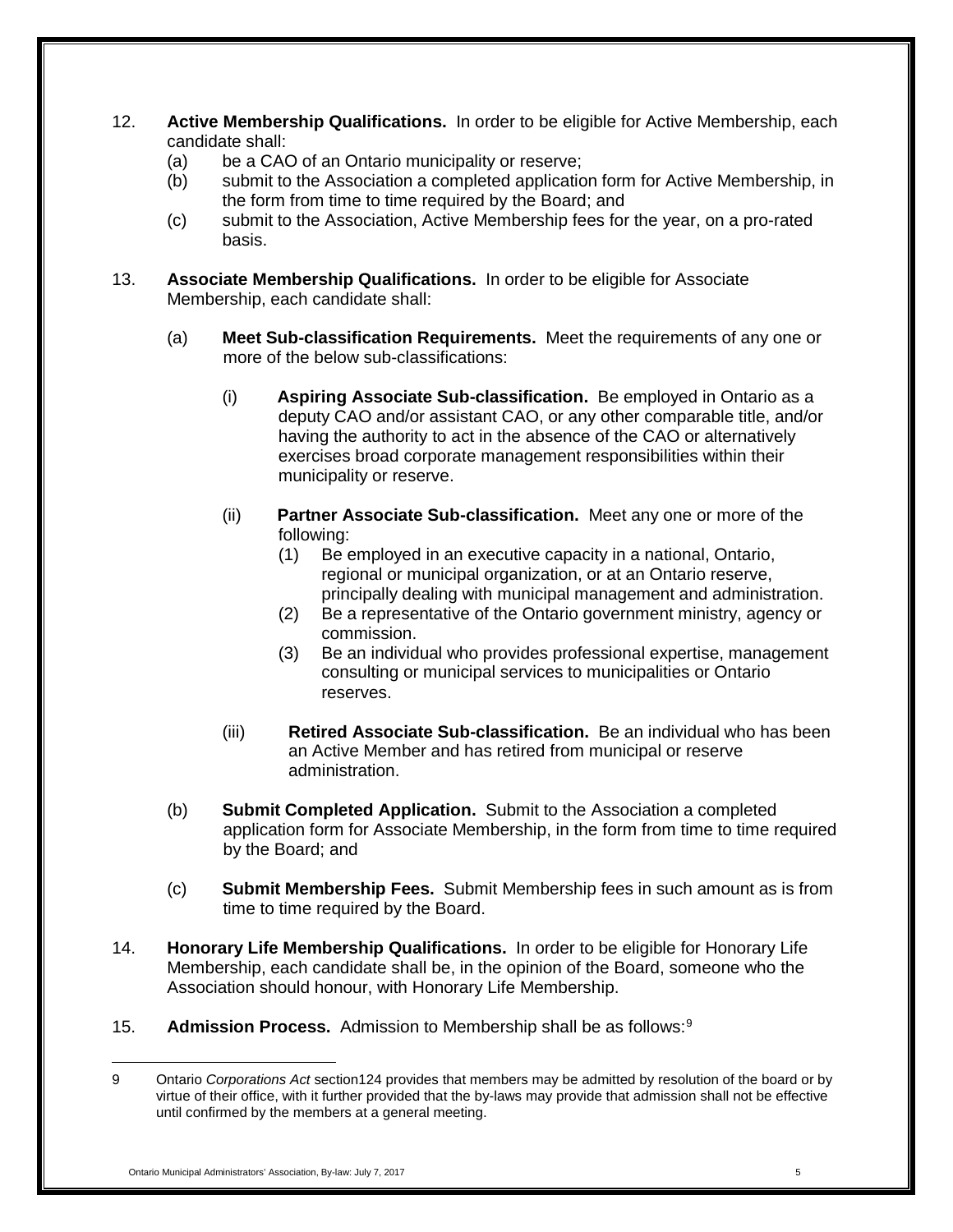- (a) **Active Membership.** Those individuals who meet the qualifications set out in subsection 12(a) of this By-law shall ex office be Active Members of the Association. The Executive Director shall review applications for Active Membership to confirm whether or not such qualifications are met and if so, Active Membership shall be effective as of the date of such confirmation by the Executive Director.
- (b) **Associate Membership.** Those individuals who meet the qualifications set out in subsection 12(b) of this By-law shall ex office be Active Members of the Association. The Executive Director shall review applications for Active Membership to confirm whether or not such qualifications are met and if so, Active Membership shall be effective as of the date of such confirmation by the Executive Director.
- (c) **Honorary Life Membership.** The Board shall admit candidates to Honorary Life Membership by way of majority resolution passed at a meeting of the Board.

In all cases, the Secretary shall notify or cause the Member to be notified of both their admission to Membership and the Member's Membership classification.

#### 16. **Conditions of Membership.**

- (a) **Support Objects.** All Members shall support the objects of the Association. Whether or not this condition is satisfied shall be a decision of the Board in its sole discretion.
- (b) **Compliance.** All Members shall comply with this By-law and the rules from time to time established by the Board or anyone authorized by the Board to establish rules, with respect to participation in the programs and services of the Association and use of its facilities.
- (c) **Co-operate in Conflict Management Efforts.** All Members shall co-operate as reasonably requested by the Board in any conflict management efforts.
- (d) **Annual Fees.** The Active and Associate Members shall pay to the Association applicable annual fees as are from time to time established within the time period required (see sections 22-24 of this By-law). For greater clarity, Honorary Life Members shall not be required to pay any annual Membership fees.
- (e) **Other Amounts.** All Members shall pay to the Association all such other amounts as may from time to time be owing by the Member, within such time frames as from time to time required.
- 17. **Consequences of Breach.** Members who breach the conditions of Membership as outlined in section 16 of this By-law may be subject to have Membership revoked as per subsection 21(c) of this By-law.
- 18. **Active Membership Privileges.** Active Members in good standing shall be entitled to:
	- (a) Notice of all meetings of Members.
	- (b) Attend at all meetings of Members.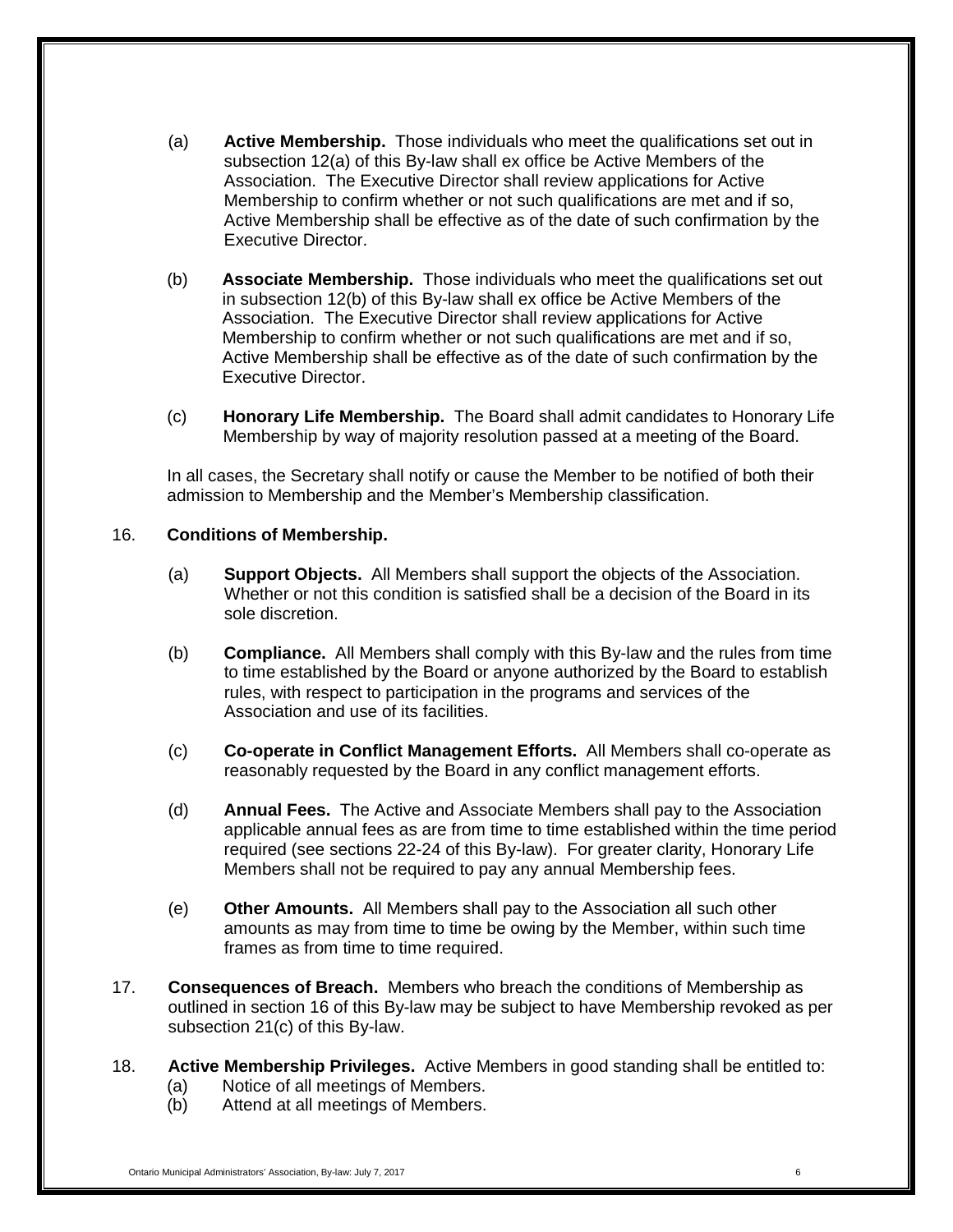- (c) Participate at meetings of Members by being heard (verbally or in writing), debating and voting, with each Active Member entitled to one vote on each question arising, except in situations when the Associate Members are entitled to vote separately as a class.
- (d) Participate in the programs and services and have use of the facilities from time to time offered by the Association, subject to such requirements from time to time set by the Board.
- (e) Enjoy discounts for the other programs, services and facilities of the Association in such amounts or percentages as are determined from time to time by the Board, subject to such requirements from time to time set by the Board.
- 19. **Associate Membership and Honorary Life Membership Privileges.** Associate Members and Honorary Life Members in good standing shall be entitled to:
	- (a) Notice of all meetings of Members.
	- (b) Attend at all meetings of Members.
	- (c) Participate at meetings of Members by being heard (verbally or in writing), and debating. For greater clarity, Associate Members and Honorary Life Members shall not be entitled to vote.
	- (d) Participate in the programs and services and have use of the facilities from time to time offered by the Association, subject to such requirements from time to time set by the Board.
	- (e) Enjoy discounts for the other programs, services and facilities of the Association in such amounts or percentages as are determined from time to time by the Board, subject to such requirements from time to time set by the Board.
- 20. **Transferability of Membership.**[10](#page-6-1)Membership is in the name of the individual and is not transferable.
- 21. **Termination of Membership.** Membership terminates upon:
	- (a) **Non-Payment of Membership Fees.** Non-payment of Membership fees by the due date for such Membership fees. Termination in such cases is effective immediately after the due date.
	- (b) **Death.** Upon the death of the Member. In the case of Honourary Life Members however, their names shall be retained indefinitely on the Honourary Life Membership Register; however, such Register shall denote such Members as past Honourary Life Members.
	- (c) **Breach of Conditions of Membership.** Breach of any of the conditions of Membership as outlined in section 16 of this By-law, which, in the opinion of the Board, is sufficient cause for termination of Membership. Termination in such cases is effective upon the Board resolution terminating Membership.

## <span id="page-6-0"></span>**MEMBERSHIP FEES**

 $\overline{a}$ 

22. **Annual Fees.** The Board shall on annual basis and at least two months prior to the annual general meeting, set the amount of annual Membership fees for the ensuing

<span id="page-6-1"></span><sup>10</sup> See Ontario *Corporations Act* subsection 128(1) re transferability of membership.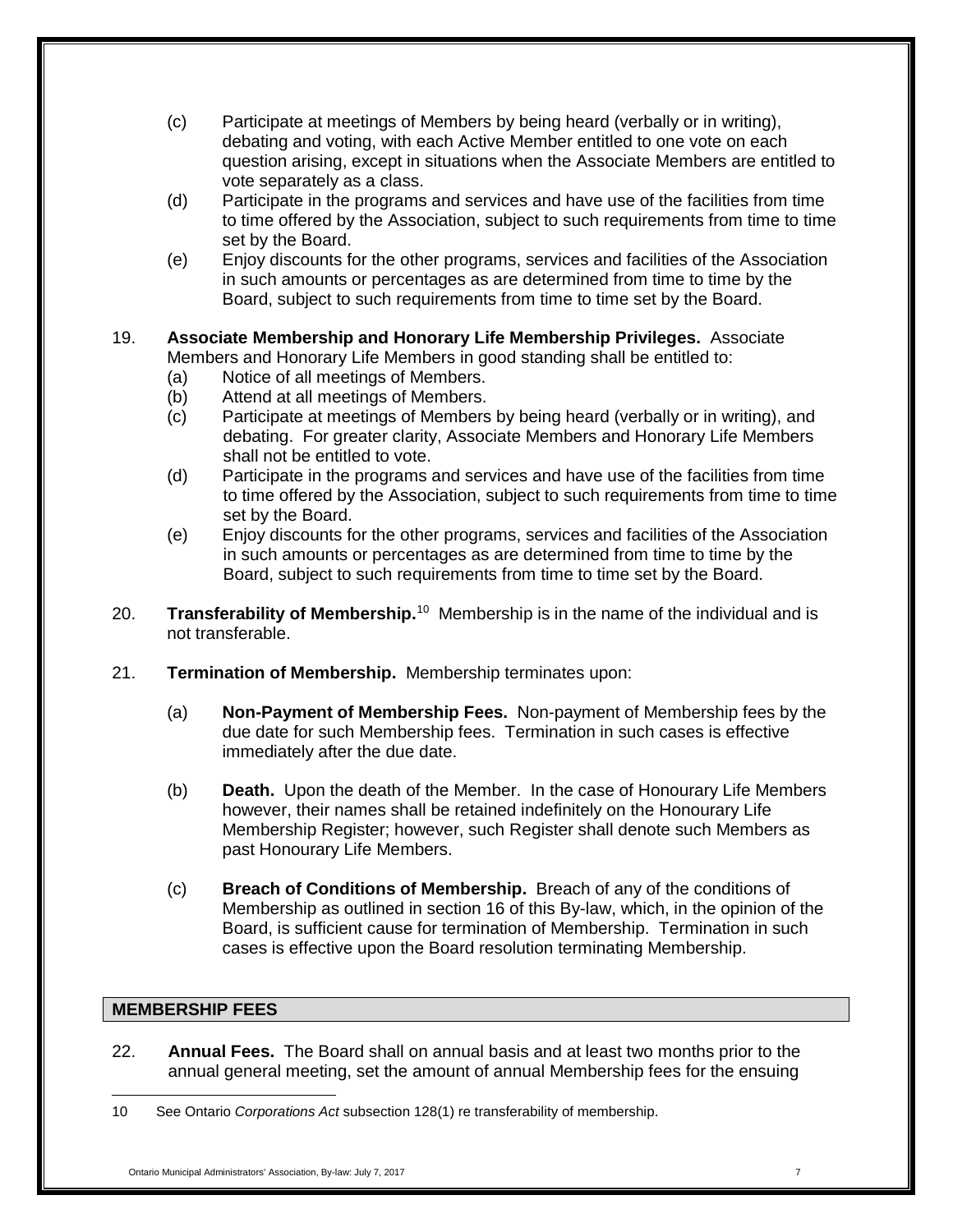year, failing which, the annual Membership fees for the ensuing year shall be deemed to be the same as the previous year. The Board shall have discretion to set different fees for the different classes of Membership and to bundle Membership packages, such as for example, including one fee for specific grouping of Memberships.

- 23. **Waiver.** Membership fees may be waived by the Board in specific cases based on extenuating circumstances, such as for example in the event a Member no longer holds their employment position or a Member in Transition. However, any such waiver shall be limited to a period not exceeding one year at a time and not exceeding two years on a cumulative basis.
- 24. **Deadline for Payment of Membership Fees.** Membership fees in the case of Active and Associate Members are initially due and payable along with the application for Membership. Thereafter, Membership fees become due and payable by the end of each annual general meeting for the ensuing year. If payment is not made within the required time frame, Membership shall be terminated in accordance with subsection 21(a) of this By-law.

#### <span id="page-7-0"></span>**MEETINGS OF THE MEMBERS**

- 25. **Calling of Meetings of Members.**
	- (a) **Annual General Meetings.** The Board shall call an annual general meeting of the Members to be held no later than eighteen months after incorporation and subsequently to be held not later than fifteen months after the preceding annual general meeting. [11](#page-7-1)
	- (b) **Special General Meetings.** Meetings of the Members may otherwise be called by the President, the Board or through requisition by the Members in accordance with the Ontario *Corporations Act.* [12](#page-7-2)
- 26. **Notice.** Notice of meetings of Members shall be subject to and in accordance with the following:
	- (a) **Responsibility.** The Secretary shall give or cause to be given the required notice.
	- (b) **Amount of Notice.** Subject to subsections 26(e) and (f), at least fourteen days' notice (exclusive of the day on which the notice is sent or delivered but inclusive of the day for which notice is given) shall be given in the case of the annual general meeting and at least ten days' notice (exclusive of the day on which the notice is sent or delivered but inclusive of the day for which notice is given) shall be given for special general meetings.<sup>[13](#page-7-3)</sup>

<span id="page-7-1"></span><sup>11</sup> See Ontario *Corporations Act* section 293 relating to timing of annual general meetings.

<span id="page-7-2"></span><sup>12</sup> See Ontario *Corporations Act* section 295 which addresses the ability of the membership to requisition a meeting.

<span id="page-7-3"></span><sup>13</sup> See Ontario *Corporations Act sub*section 93(2) made operative by subsection 133(1) provides that the by-laws shall not provide fewer than ten days' notice of meetings of members.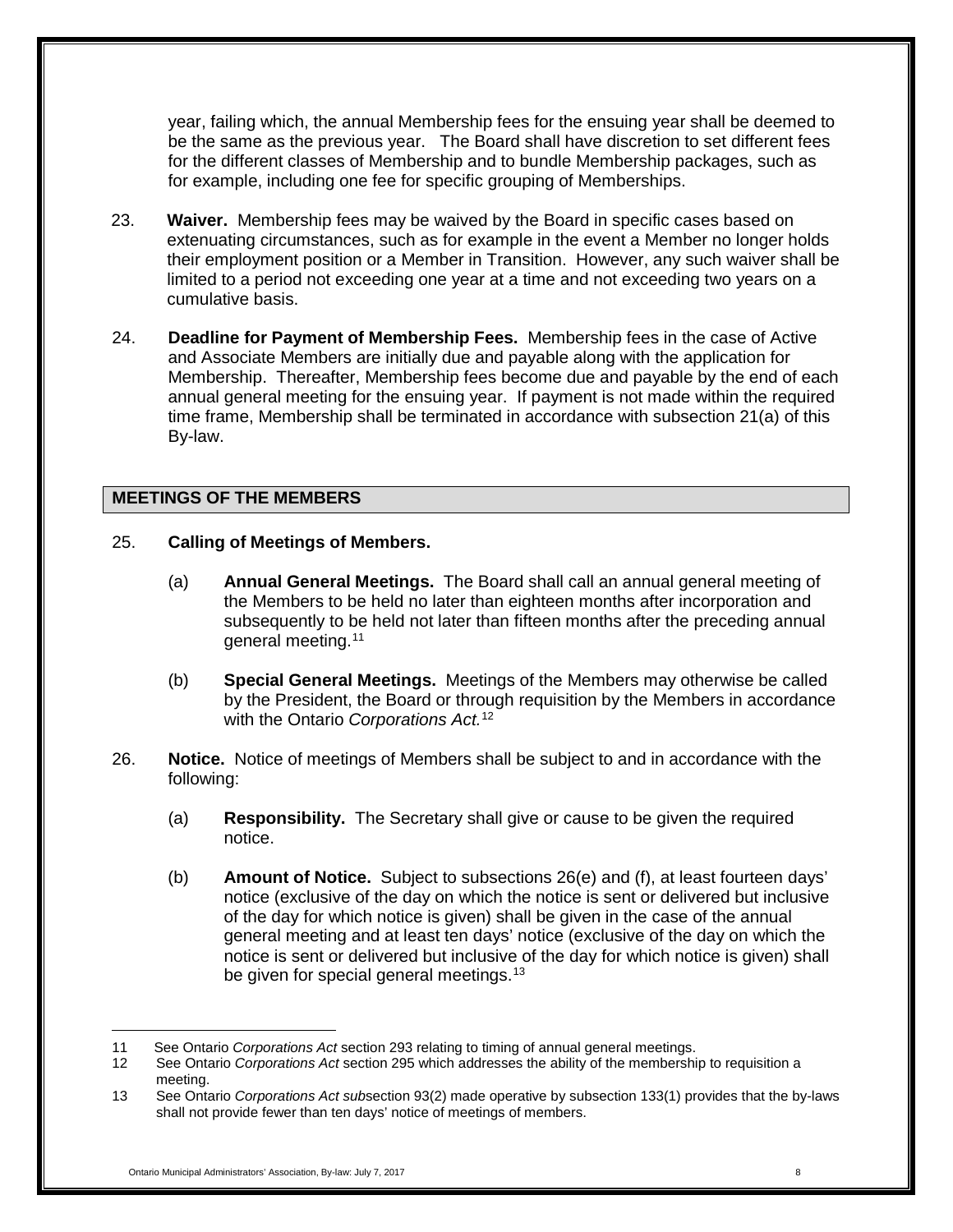- (c) **To Whom Given and Manner.** Notice shall be given to:
	- $(i)$  Each Member; and <sup>[14](#page-8-0)</sup>
	- (ii) the auditor, if one has been appointed,  $15$
	- in the manner specified in section 67 of this By-law. Further, notice shall:
	- (iii) be posted on the Association's website.
- (d) **Content.** Notice shall include the date, time and place, as well as an agenda describing the nature of the business to be transacted in sufficient detail to allow a Member to make an informed decision of whether or not to attend.
- (e) **Adjournments.** No notice shall be required of any adjourned meeting.
- (f) **Waiver.** Meetings of Members may be held without notice if all the Members entitled to notice and the auditor, if an auditor has been appointed, have waived in writing the notice, provided that attendance of any such person at a Members' meeting shall constitute a waiver of notice of the meeting except where such person attends for the express purpose of objecting to the transaction of any business on the grounds that the meeting is not lawfully called or held.
- (g) **Evidence of Notice.** The statutory declaration of the Secretary that notice has been given pursuant to this By-law shall be sufficient and conclusive evidence of the giving of such notice.
- 27. **Place of Meetings.** Meetings of Members shall be held at the head office of the Association or elsewhere in Ontario as the Board may from time to time determine by a majority resolution passed at a meeting of the Board.<sup>[16](#page-8-2)</sup>
- 28. **Chair.** The President shall chair meetings of the Members or if absent, unable or unwilling, the First Vice-President and in the absence, inability or unwillingness of both the President and First Vice-President, the Second Vice-President/Treasurer and in the absence, inability or unwillingness of all the foregoing, the Members present in person or by proxy shall by majority resolution choose another Director or if there are no Directors, an Active Member, to act as chair.[17](#page-8-3) The chair shall:
	- (a) establish and maintain order and decorum (civility and mutual respect) at the meeting;
	- (b) ensure the protocols with respect to meetings of the Members as outlined in this By-law are followed;
	- (c) balance: those entitled to participate (making sure everyone has an opportunity to contribute to the discussion), issues (making sure issues are explored fully) and time (making sure time is managed appropriately and the meeting proceeds within the scheduled time frames); and
	- (d) ensure clarity at the meeting through appropriate commentary and questions.
- 29. **Attendance and Participation**. The below individuals shall be entitled to attend meetings of Members and to the extent indicated below, participate thereat as follows:

<span id="page-8-0"></span> $\overline{a}$ 14 See Ontario *Corporations Act* paragraph 93(1)(a) made operative by subsection 133(1).

<span id="page-8-1"></span><sup>15</sup> See Ontario *Corporations Act* subsection 96(6) made operative by subsection 133(1).

<span id="page-8-2"></span><sup>16</sup> The head office is at 14 Caledonia Terrace, Goderich, Ontario. See Ontario *Corporations Act* section 82 made operative by subsection 133(1) for further detail with respect to place of meetings.

<span id="page-8-3"></span><sup>17</sup> See Ontario *Corporations Act* clause 93(1)(e) made operative by subsection 133(1).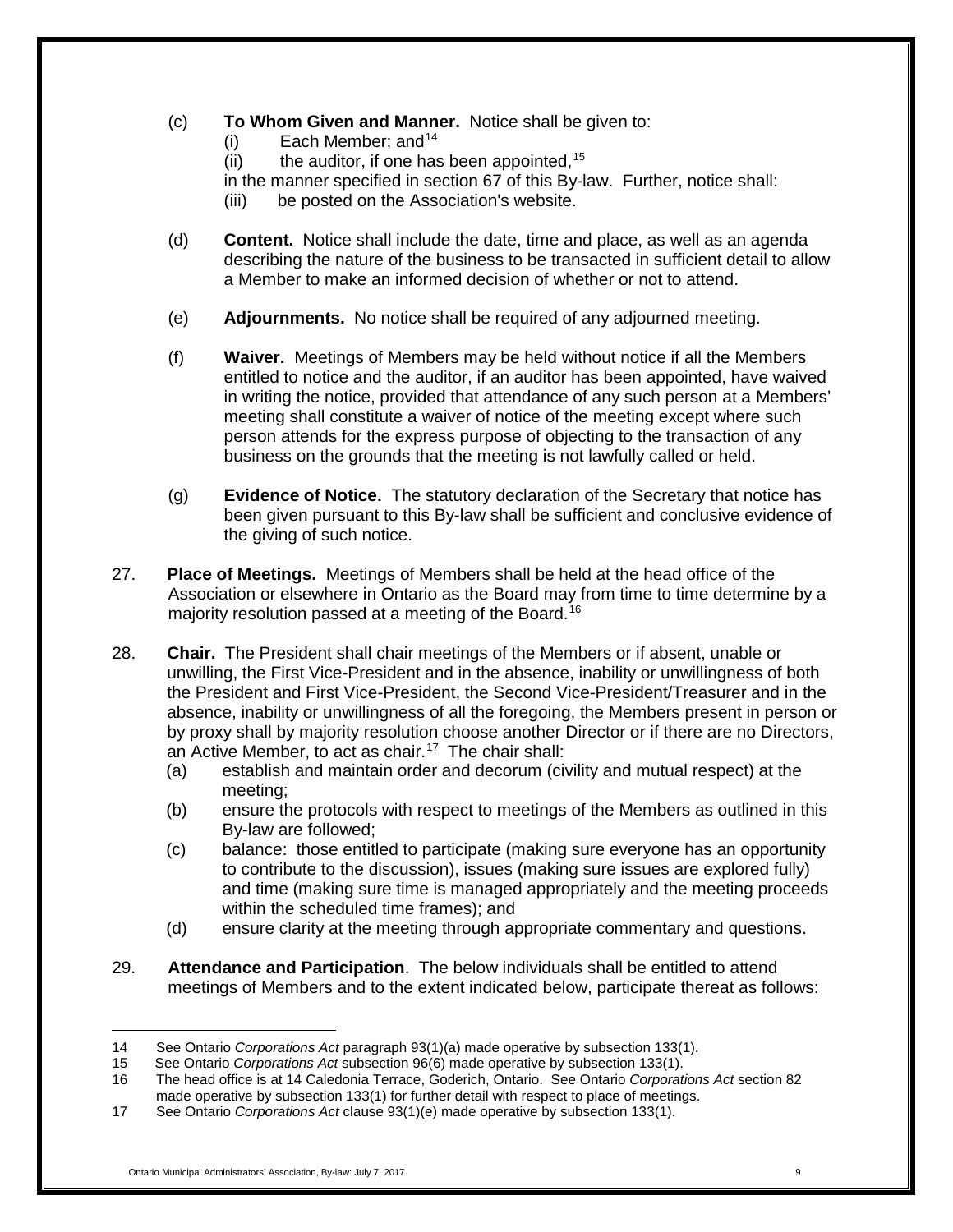- (a) **Members.** Members shall be entitled to attend all meetings of Members in person or by proxy. All Members shall be entitled to participate thereat by being heard (verbally or in writing) and debating but only the Active members shall be further entitled to participate by voting.
- (b) **Officers.** Officers shall be entitled to attend all meetings of Members in person. Officers shall not be entitled to participate at meetings of Members by voting or debating, but shall be entitled to participate by being heard (verbally or in writing) if recognized by the chair.
- (c) **Auditor.** The auditor, if one has been appointed, shall be entitled to attend all meetings of Members in person and shall be entitled to participate by being heard (verbally or in writing) on any matter that concerns the auditor as auditor.<sup>[18](#page-9-0)</sup>
- (d) **Staff.** Staff shall be entitled to attend all meetings of Members in person. Staff shall not be entitled to participate at meetings of Members by voting or debating, but shall be entitled to participate by being heard (verbally or in writing) if recognized by the chair.
- (e) **Invited Guests.** Invited guests shall be entitled to attend all meetings of Members in person on invitation of the Board or with the consent of the meeting. Invited guests shall not be entitled to participate at meetings of Members by voting or debating, but shall be entitled to participate by being heard (verbally or in writing) if recognized by the chair.

For greater clarity, if an individual attends a meeting of the Members in more than one capacity, such individual may participate in any and all capacities as the individual in his/her sole discretion may determine.

- 30. **Transaction of Business.** Transaction of business at meetings of the Members shall be subject to and in accordance with the following:
	- (a) **Quorum.**[19](#page-9-1) No business shall be transacted in the absence of quorum. Quorum shall be ten percent of the Active Members in good standing present in person or by proxy, provided that if there is a lack of quorum, the chair of the meeting may adjourn and reconvene the meeting at a later date, which is at least fourteen days later, with the same agenda and for such reconvened meeting of the Members, quorum shall be one Active Member provided that at least seven days' notice of the meeting to be reconvened is given to the Members.

## (b) **Debate and Decorum.**

- (i) No Member shall speak:
	- (1) Unless recognized by the chair.
	- (2) To a question at any one time for longer than three minutes.
	- (3) If to do so would interrupt an individual who is speaking except to raise a question of privilege or point of order.
- (ii) Members shall obey any proper direction of the chair.

<span id="page-9-1"></span><span id="page-9-0"></span><sup>18</sup> See Ontario *Corporations Act* clause 96(6) made operative by subsection 133(1).

<sup>19</sup> Note there is no statutory requirement for quorum for Members' meetings. In the absence of any quorum provision in the by-laws at common law, it is a majority.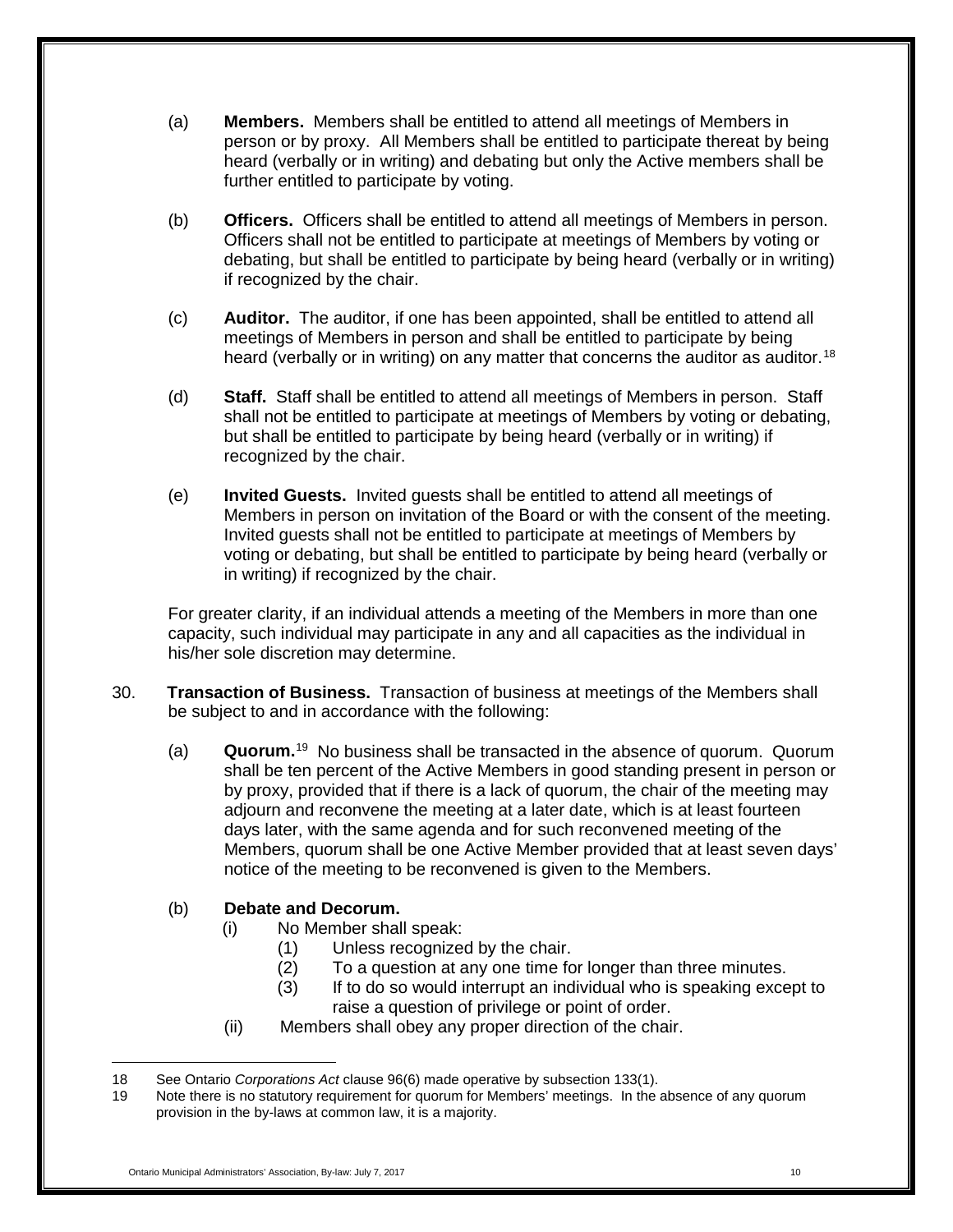- (iii) Members shall conduct themselves with decorum and shall refrain from disturbing the proper conduct of the proceedings or otherwise conducting themselves in a disorderly or unseemly manner, failing which such individual may be ordered by the chair of the meeting to leave the meeting.
- (c) **Voting.** Members shall have voting entitlements subject to and in accordance with the following:
	- (i) All Active Members in good standing shall have one vote. For greater clarity, the Associate Members and the Honorary Life Members shall not be entitled to vote. Further for greater clarity, the chair in his or her capacity as an Active Member shall be entitled to vote and in the event of a tie, the chair shall also have a second and casting vote.<sup>[20](#page-10-0)</sup>
	- (ii) Unless otherwise required, every question shall be decided by at least a majority of the votes of the Members entitled to vote, present in person or by proxy. $21$
	- (iii) Unless otherwise specified, every question shall be decided in the first instance by a show of hands unless a poll be demanded by any Member. If a poll be demanded and not withdrawn, the poll shall be taken in such manner as the chair shall direct.
	- (iv) A declaration by the chair that a resolution has been carried or not carried and an entry to that effect in the minutes of the Association shall be admissible in evidence as *prima facie* proof of the fact without proof of the number or proportion of the votes accorded in favour of or against such resolution.
- 31. **Proxies.** Every Member may by means of a proxy appoint a person who need not be a Member, as nominee for the Member, to attend and act at the meeting in the manner, to the extent, and with the power conferred by the proxy, subject to and in accordance with the following:
	- (a) **In Writing and Signed.** A proxy shall be in writing, shall be executed by the Member or the attorney of the Member authorized in writing, or, if the Member is a body corporate, under its corporate seal or by an officer or attorney thereof duly authorized.
	- (b) **Validity.** A proxy shall cease to be valid one year from its date.
	- (c) **Form.** Subject to the requirements of the Ontario *Corporations Act*, a proxy may be in the form attached as Attachment 1 to this By-law or such other form as the Board may from time to time prescribe or as the chair of the meeting may accept as sufficient.
	- (d) **Deposit.** Proxies shall be deposited with the Secretary at least forty-eight hours before the time of the relevant meeting. $22$

 $\overline{a}$ 20 See Ontario *Corporations Act* paragraph 93(1)(c) made operative by subsection 133(1).

<span id="page-10-1"></span><span id="page-10-0"></span><sup>21</sup> Certain decisions are required by the Ontario *Corporations Act* to be passed by a two-thirds vote, such as, for example, the decision to remove a director as per Ontario *Corporations Act* subsection 67(1) made operative by subsection 133(1).

<span id="page-10-2"></span><sup>22</sup> See Ontario *Corporations Act* section 84 made operative by subsection 133(1).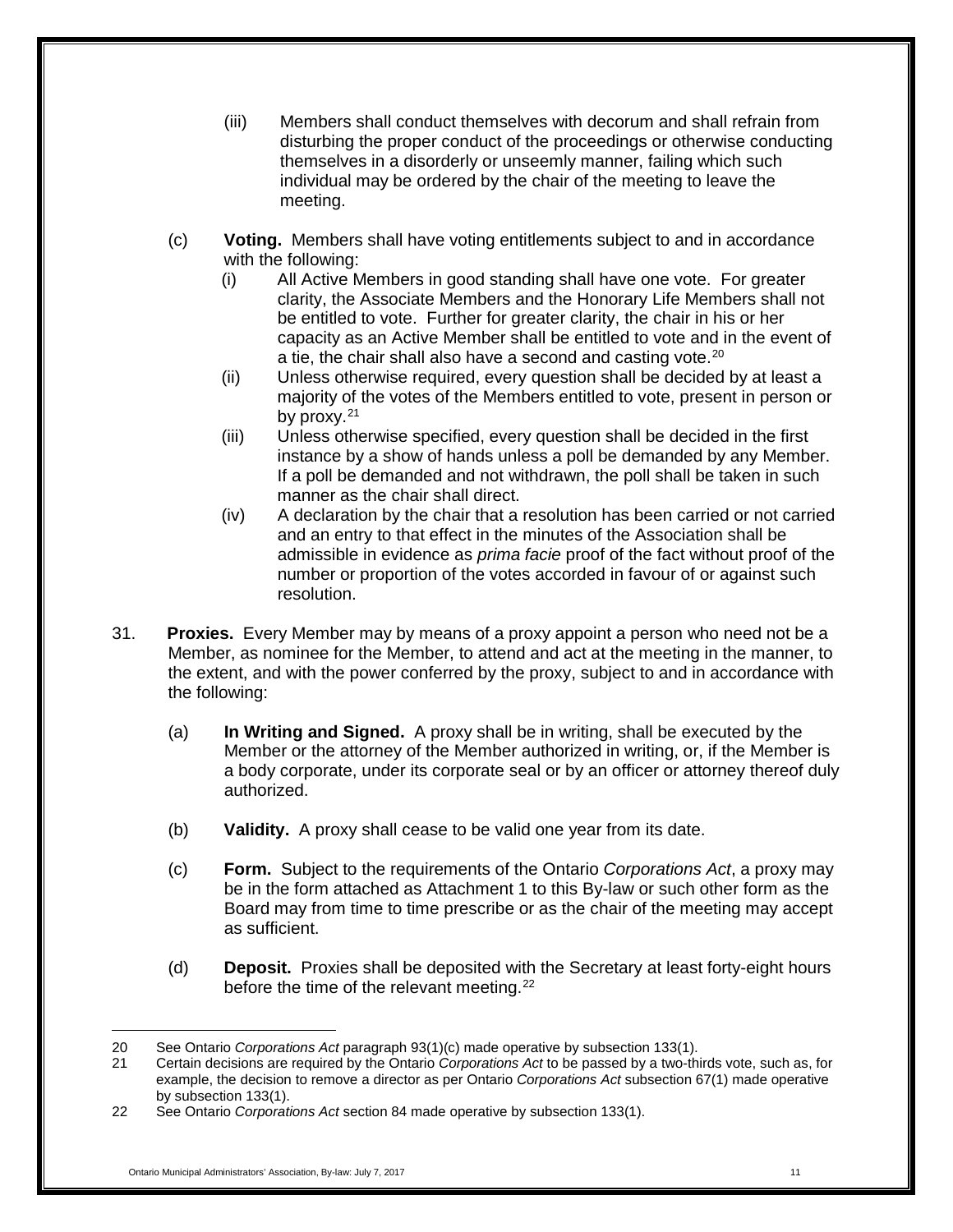- 32. **Minutes.** The Secretary shall keep or cause to be kept minutes of all meetings of the Members.
- 33. **Adjournment.** The chair presiding at a Membership meeting, with the consent of the meeting and subject to such conditions as the meeting decides, shall adjourn the meeting from time to time and from place to place.<sup>[23](#page-11-1)</sup>

#### <span id="page-11-0"></span>**BOARD**

- 34. **Governance.** The Board shall administer the affairs of the Association subject to any applicable law, the Letters Patent and this By-law.[24](#page-11-2)
- 35. **Qualifications.** Each Director shall at the time of election and throughout his or her term of office:
	- (a) be an Active Member:  $25$
	- (b) be at least eighteen years of age; $^{26}$  $^{26}$  $^{26}$
	- (c) not be an undischarged bankrupt; $27$
	- (d) not be a person who has been found under the Ontario *Substitute Decisions Act, 1992* or under the Ontario *Mental Health Act* to be incapable of managing property;<sup>[28](#page-11-6)</sup>
	- (e) not be a person who has been found to be incapable by any court in Canada or elsewhere. [29](#page-11-7)
- 36. **Board Composition.**[30](#page-11-8) The Board shall be comprised as follows:
	- (a) **Until First Annual General Meeting.** As of the date of this By-law and continuing until the first annual general meeting of the Association, the board of the Unincorporated Association shall ex officio comprise the Board.
	- (b) **At First Annual General Meeting.** At the first annual general meeting following confirmation of this By-law, the Board shall be comprised as follows:

 $\overline{a}$ 23 See Ontario *Corporations Act* clause 93(1)(d) made operative by subsection 133(1).

<span id="page-11-2"></span><span id="page-11-1"></span><sup>24</sup> See Ontario *Corporations Act* subsection 283(1).

<span id="page-11-3"></span><sup>25</sup> Ontario *Corporations Act* subsection 286(1) requires Directors to be members or become so within 10 days of election.

<span id="page-11-4"></span><sup>26</sup> See Ontario *Corporations Act* subsection 286(4). Note paragraph 23(1)2 of the Ontario *Not-for-Profit Corporations Act, 2010*, S.O. 2010, c. 15, which will not come into force any earlier than twenty-four months after notice is given of the proposed proclamation date, with no such notice haven been given, sets out the same requirement.

<span id="page-11-5"></span><sup>27</sup> See Ontario *Corporations Act* subsection 286(5). Note paragraph 23(1)5 of the Ontario *Not-for-Profit Corporations Act, 2010*, S.O. 2010, c. 15, which will not come into force any earlier than twenty-four months after notice is given of the proposed proclamation date, with no such notice haven been given, sets out the same requirement.

<span id="page-11-6"></span><sup>28</sup> This qualification is as per Ontario *Not-for-Profit Corporations Act, 2010*, S.O. 2010, c. 15 clause 23(1)3, which will not come into force any earlier than twenty-four months after notice is given of the proposed proclamation date, with no such notice haven been given.

<span id="page-11-7"></span><sup>29</sup> This qualification is as per Ontario *Not-for-Profit Corporations Act, 2010*, S.O. 2010, c. 15 clause 23(1)4, which will not come into force any earlier than twenty-four months after notice is given of the proposed proclamation date, with no such notice haven been given.

<span id="page-11-8"></span><sup>30</sup> Ontario *Corporations Act* subsection 283(2) requires a fixed number of directors not fewer than three (3).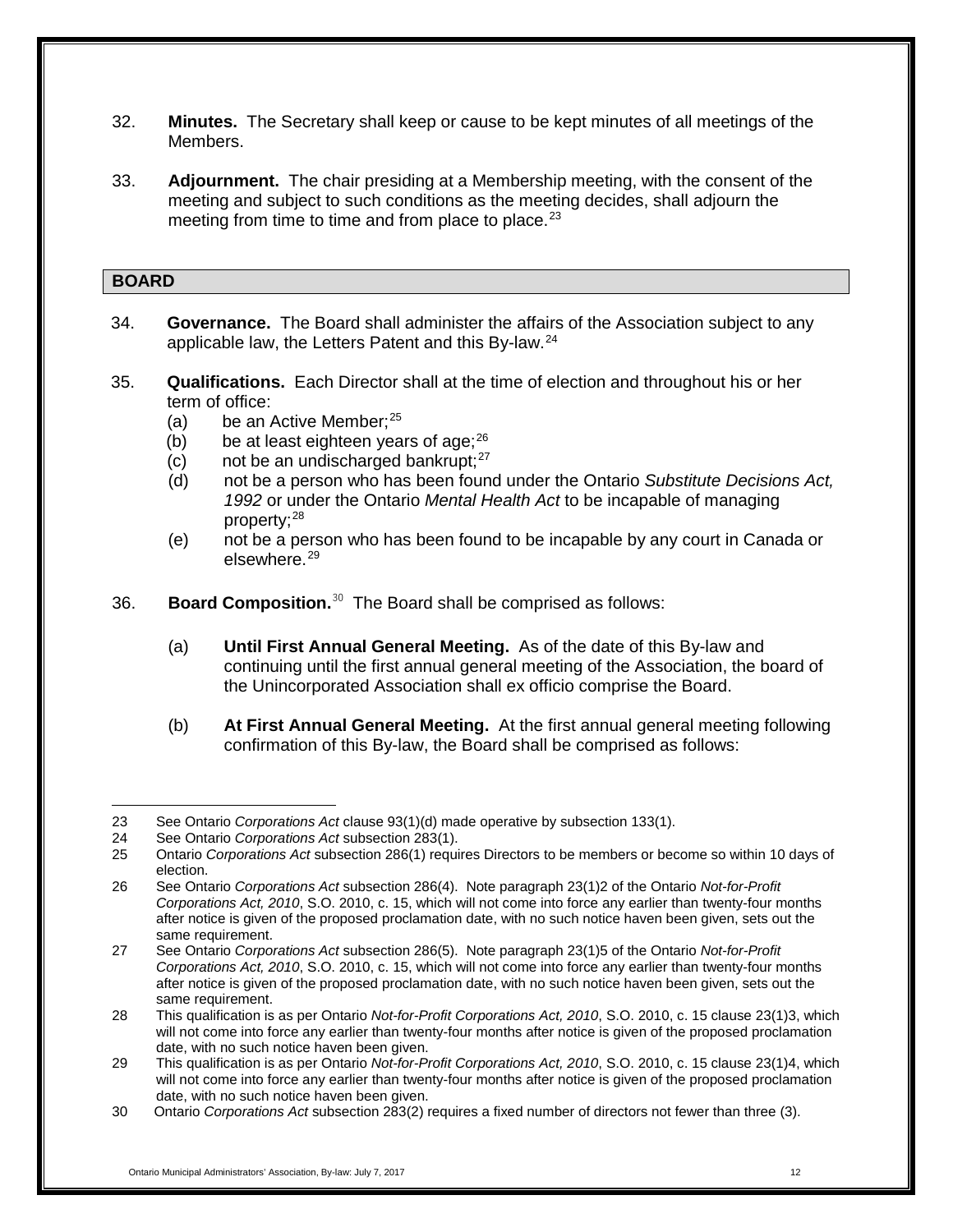- (i) **Officers.** The Immediate Past President; the President; the First Vice-President; and the Second Vice-President/Treasurer, shall *ex officio* each be Directors.<sup>[31](#page-12-0)</sup>
- (ii) **Additional Elected Directors.** Such additional number of Directors as may be determined from time to time by special resolution<sup>[32](#page-12-1)</sup>, providing such number is not fixed at less than five or more than seven Directors.
- 37. **Nominations.** Nominations for all elected positions shall be subject to and in accordance with the following:
	- (a) **Call for Nominations.** Subject to section 43(b)(ii), the Nominating Committee shall make a call for nominations, at least two months but no more than four months prior to the meeting at which the election is to take place. Subject to section 43(b)(ii), the call shall be open for at least two weeks and shall provide notice of the deadline for nominations, which shall be at least one month prior to the meeting but no more than one and a half months before the meeting at which the elections are to take place. Nominations may be made by the Active Members and/or the President, by submitting the same to the Nominating Committee in such form as may from time to time be required by the Nominating Committee. The Nominating Committee shall vet all nominations properly submitted and recommend to the Membership a slate to be elected from among the nominees.
	- (b) **Nominations from the Floor.** For greater clarity, Active Members shall be entitled make nominations from the floor at any meeting at which elections take place.
- 38. **Election.** At each annual general meeting there shall be an election for the Second Vice-President/Treasurer and such additional Directors as are required, provided that the succession contemplated by section 56 of this By-law has occurred, failing which any vacancies in Immediate Past President; President or First Vice-President shall additionally be filled.
- 39. **Term**. The term of office, meaning the length of time that the Director shall remain in their position as such, shall commence immediately following election and subject to early removal continue, in the case of the Immediate Past President, President, First Vice-President and Second Vice-President/Treasurer as per the succession contemplated by section 55 of this By-law, and in the case of the additional elected Directors, shall be as follows:
	- (a) **At First Annual General Meeting.** At the first annual general meeting of the Association following confirmation of this By-law,
		- (i) the greatest whole number not less than fifty per cent of the additional Directors to be elected, shall be elected to hold office until the second annual general meeting after their election; and

<span id="page-12-0"></span><sup>31</sup> See Ontario *Corporations Act* section 127.

<span id="page-12-1"></span><sup>32</sup> "Special resolution" is defined by Ontario *Corporations Act* section 1 as a, "resolution passed by the directors and confirmed with or without variation by at least two-thirds of the votes cast at a general meeting of the shareholders or members of the corporation duly called for that purpose, or, in lieu of such confirmation, by the consent in writing of all the shareholders or members entitled to vote at such meeting."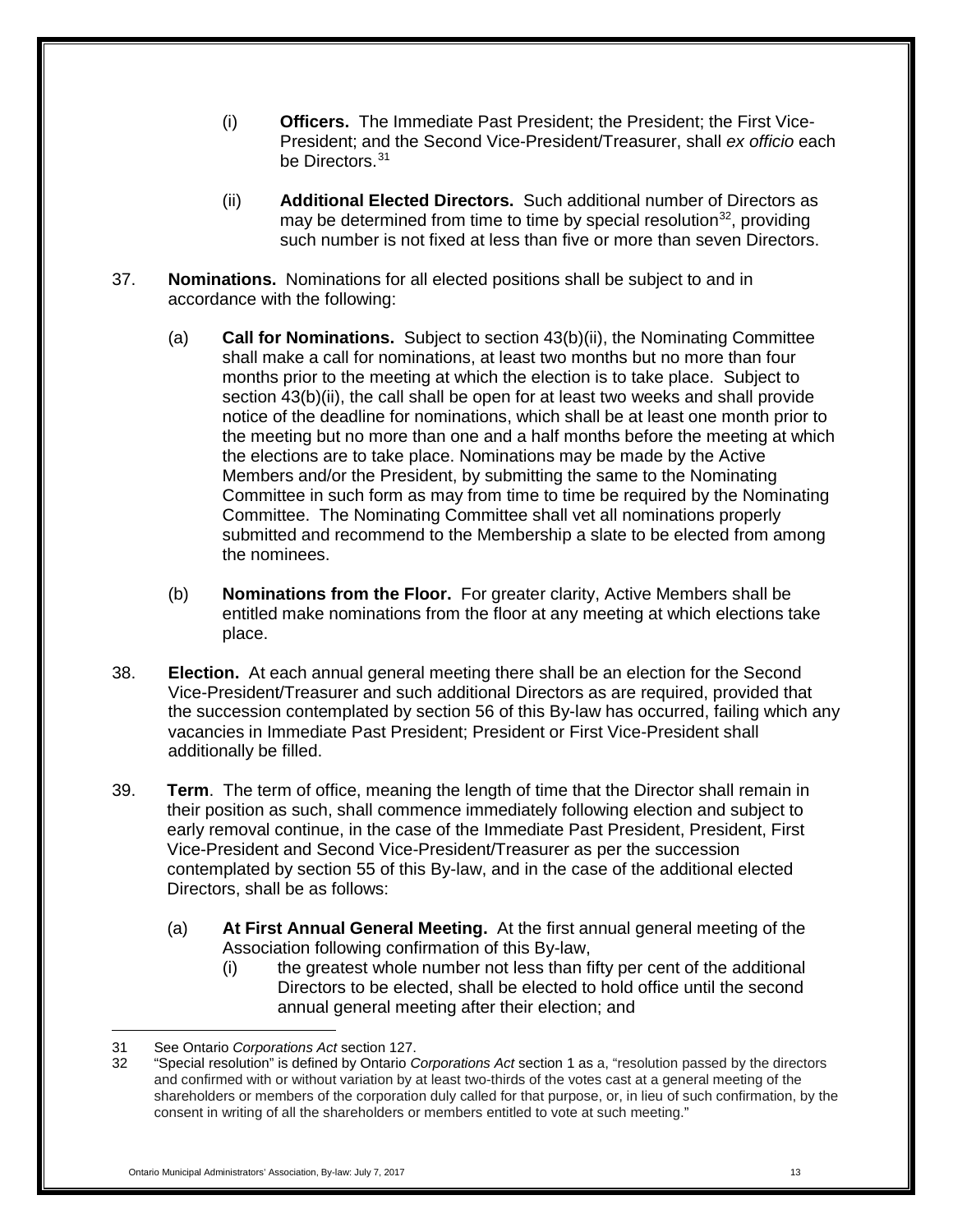- (ii) the remaining additional Directors to be elected, shall be elected to hold office until the first annual general meeting after their election.
- (b) **Subsequent to First Annual General Meeting.** Subsequent to the first annual general meeting of the Association, all of the additional Directors to be elected, shall be elected to hold office until the second annual general meeting after their election, provided always that at least three Directors (whether ex officio or additional elected) retire in each year.<sup>[33](#page-13-0)</sup>
- 40. **Limit of Terms.** Directors if qualified are eligible for re-election at the end of their terms, providing that no Director shall serve for more than eight consecutive years without taking at least one year off.
- 41. **Vacation of Office.** The office of a Director shall be vacated:
	- (a) *Ex Officio.* In the case of an *ex officio* Director, if the Director no longer holds the position in connection with which his or her *ex officio* status was obtained.
	- (b) **Removal by Active Membership.** Upon resolution to remove the Director, passed by at least two-thirds of the votes cast by the Active Members present in person or by proxy at a meeting of Active Members for which notice specifying the intention to pass such resolution has been given to the Membership.<sup>[34](#page-13-1)</sup>
	- (c) **Written Resignation.** By the Director delivering notice of resignation in writing to the Secretary in which case, such resignation shall be effective at the time specified in the notice or at the first Board meeting following receipt of the notice by the Secretary, whichever is later.
	- (d) **Failure to Attend Three Consecutive Meetings.** If the Director fails to attend three consecutive meetings of the Board and she or he also fails, within thirty days, to respond positively to a letter from the Association requesting that the Director confirm that she or he wishes to continue as a Director. In such case, the vacancy will be deemed to have become effective at the end of the said thirty day period. For greater clarity, the Board shall have the discretion whether or not to send the letter referred to above.
	- (e) **Death.** Upon the death of the Director.
	- (f) **No Longer Qualified.** Upon a Director ceasing to be qualified pursuant to section 35 of this By-law. In such case, the vacancy will be deemed to have become effective on the date that the Director ceased to be qualified.
- 42. **Filling Vacancies.** Directors' vacancies shall be filled as follows:
	- (a) **If Removed by Active Members.** In the event a vacancy is created by the removal of a Director in accordance with subsection 41(d) of this By-law, then the Active Members present in person or by proxy may (but are not required) by

<span id="page-13-0"></span><sup>33</sup> Ontario *Corporations Act* subsection 287(5) permits retirement in rotation providing that at least three (3) directors retire each year.

<span id="page-13-1"></span><sup>34</sup> See Ontario *Corporations Act* subsections 67(1) made operative by subsection 133(1).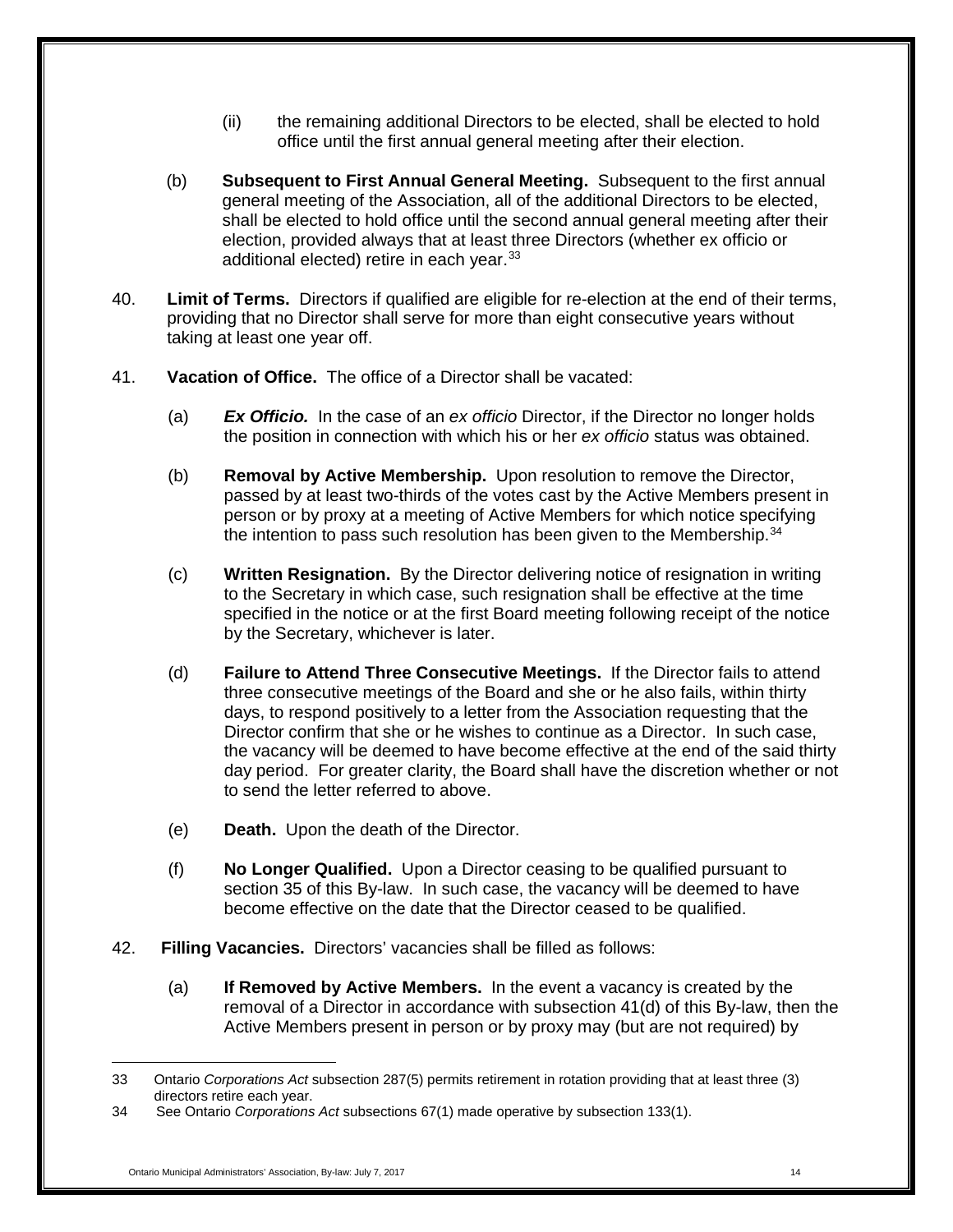majority resolution at a meeting of Members elect any individual in his or her stead for the remainder of his or her term. [35](#page-14-0)

- (b) **Otherwise.** Vacancies may otherwise be filled as follows:
	- (i) **If Quorum Remains.** So long as a quorum of Directors remain in office, vacancies may be filled by majority resolution of the Board passed at a meeting of the Board, if the Board shall see fit to do so. If the Board does not see fit to do so, such vacancies shall be filled at the next annual general meeting at which the Directors for the ensuing year are elected.<sup>[36](#page-14-1)</sup>
	- (ii) **If No Quorum Remains.** If a quorum of Directors does not remain, the remaining Directors shall forthwith initiate the nomination process contemplated by subsection 37(a) of this By-law on an expedited basis and call a meeting of the Members to fill the vacancy.<sup>[37](#page-14-2)</sup>

If the number of Directors is increased between the terms, a vacancy to the number of the authorized increase shall thereby be deemed to have occurred, which may be filled in the manner above provided.

43. **No Remuneration.** Individuals who are Directors shall not receive remuneration in any capacity or any direct or indirect profit from their positions, provided that Directors may be reimbursed for reasonable expenses incurred by them in the performance of their duties as long as they have complied with any expense reimbursement policies from time to time in place.

## **MEETINGS OF THE BOARD**

- 44. **Number of Board Meetings.** The Board shall meet as necessary to fulfil the Board's duties.
- 45. **Calling of Meetings.** Meetings of the Board may be called by the President or by any three Directors.
- 46. **Place of Meetings.** Meetings of the Board shall be held at the head office of the Association or at such other place as the Board may from time to time determine.<sup>[38](#page-14-3)</sup>
- 47. **Notice.** Notice of meetings of the Board shall be subject to and in accordance with the following:
	- (a) **Responsibility.** The Secretary shall give or cause to be given the required notice.

<span id="page-14-1"></span><span id="page-14-0"></span><sup>36</sup> See Ontario *Corporations Act* subsection 288(2).

<span id="page-14-2"></span><sup>37</sup> See Ontario *Corporations Act* subsection 288(3).

<span id="page-14-3"></span><sup>38</sup> See Ontario *Corporations Act* section 82 made operative by subsection 133(1).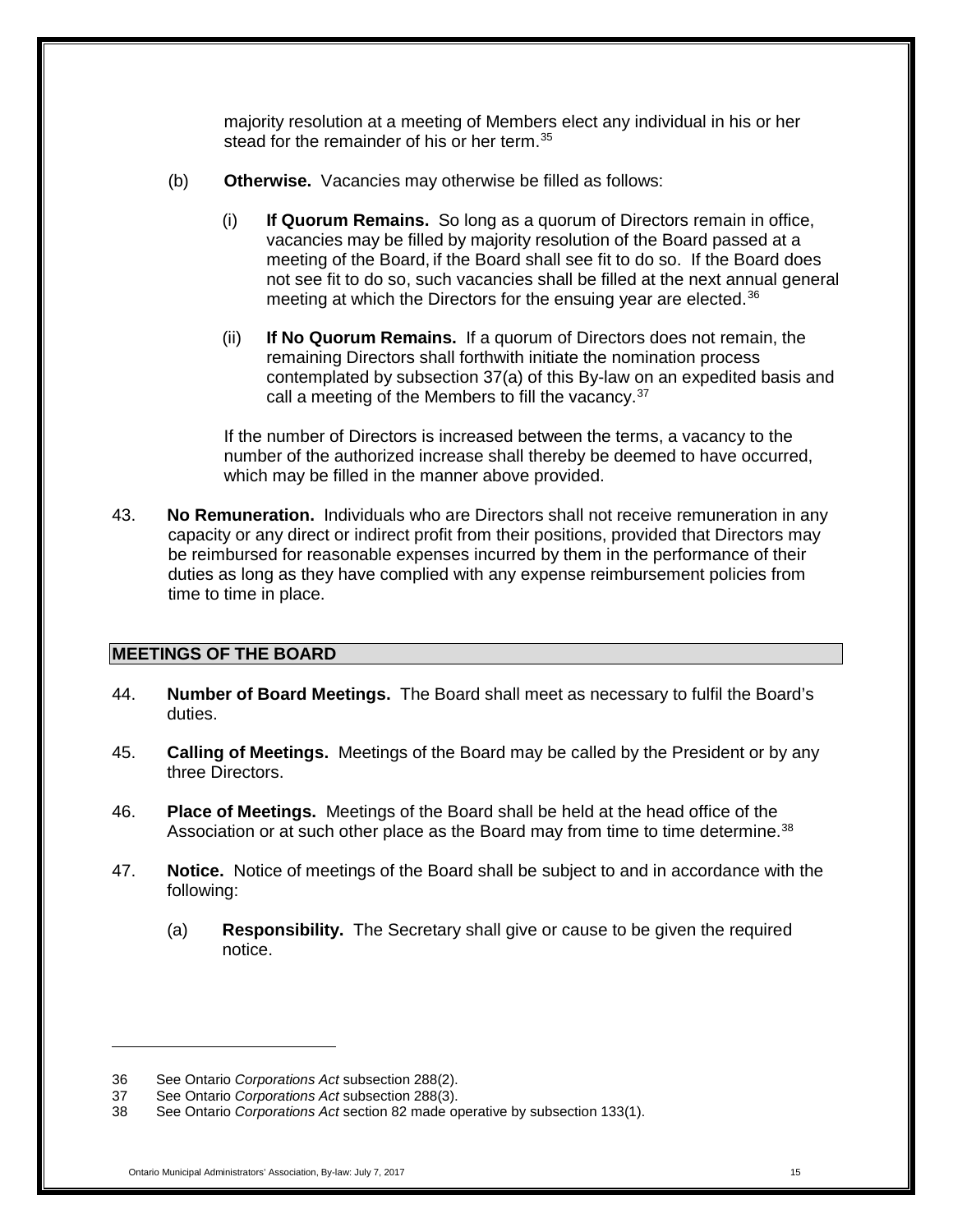- (b) **Amount of Notice.** Subject to subsections 47(e), (f) and (g), at least seventy-two hours shall be given.<sup>[39](#page-15-0)</sup>
- (c) **Content.** Include the date, time and place, as well as a description of the nature of the business to be transacted.
- (d) **To Whom Given and Manner.** Given to each Director in the manner specified in section 67 of this By-law.<sup>[40](#page-15-1)</sup>
- (e) **Regular Meetings.** The Board may by majority resolution passed by the Board at a meeting of the Board appoint a day or days in any month or months for regular meetings of the Board at an hour to be named and in respect of such regular meetings no notice need be sent.
- (f) **Board Meeting Following Annual General Meeting.** A meeting of the Board may be held, without notice, immediately following the annual general meeting of the Association.
- (g) **Adjournments.** No notice shall be required of any adjourned meeting.
- (h) **Waiver.** No formal notice of a meeting of the Board is necessary if all the Directors are present or if those absent have signified their consent to the meeting being held without notice and in their absence. Further, any Director may at any time waive notice of a Board meeting.
- (i) **Evidence of Notice.** The statutory declaration of the Secretary that notice has been given pursuant to this By-law shall be sufficient and conclusive evidence of the giving of such notice.
- (j) **Errors or Omission.** No error or omission in giving notice for a meeting of the Board shall invalidate such meeting or invalidate or make void any proceedings taken or had at a Board meeting.
- 48. **Attendance and Participation.** The below listed individuals shall be entitled to attend meetings of the Board and, to the extent indicated below, participate thereat as follows:
	- (a) **Directors.** Directors shall be entitled to attend all meetings of the Board and shall be entitled to participate thereat by being heard (verbally or in writing), debating and voting in accordance with this By-law, except in the event of a conflict of interest or inability to exercise independent judgment, in which case the subject Director shall absent him or herself from the meeting and not otherwise attempt to influence decision making.
	- (b) **Invited Guests.** Invited guests, which may include staff of the Association, shall be entitled to attend all meetings of the Board, on invitation of the Board or with the consent of the meeting. Invited guests shall not be entitled to participate in meetings of the Board by voting or debating, but shall be entitled to participate by being heard (verbally or in writing), if recognized by the chair.

<span id="page-15-0"></span><sup>39</sup> Ontario *Corporations Act* section 93 made operative by subsection 133(1) details notice requirements.

<span id="page-15-1"></span><sup>40</sup> Ontario *Corporations Act* section 93 made operative by subsection 133(1) details notice requirements.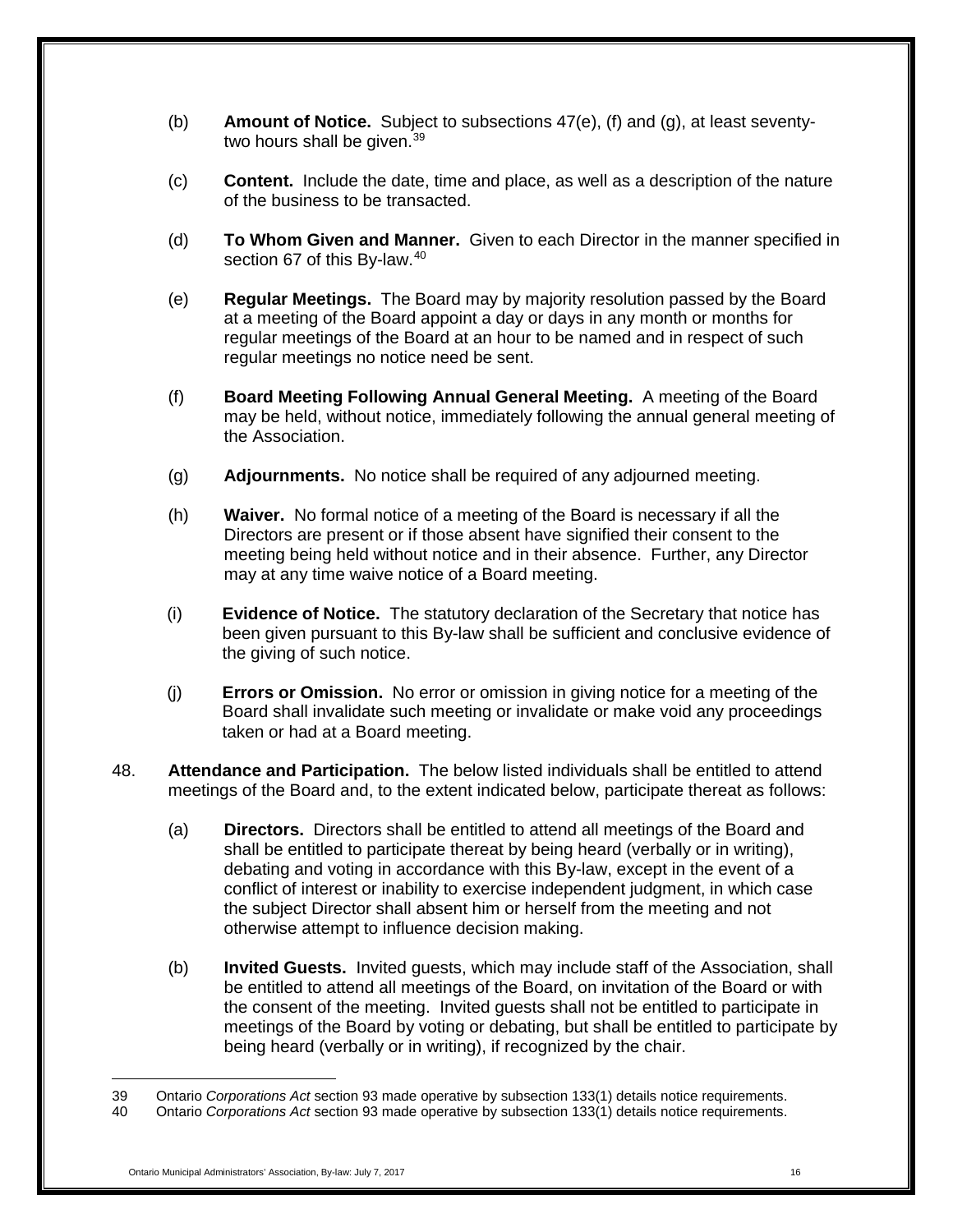49. **Chair.** The President shall chair meetings of the Board or if absent, unable or unwilling, the First Vice-President and in the absence, inability or unwillingness of both the President and First Vice-President, the Second Vice-President/Treasurer and in the absence, inability or unwillingness of the President, First Vice-President and Second Vice-President/Treasurer, the Immediate Past President and in the absence, inability or unwillingness of all the foregoing, the Directors present shall by majority resolution choose another Director to act as chair.

#### 50. **Transaction of Business.**

- (a) **Quorum.** Five Directors shall form a quorum for the transaction of business by the Board, provided always that at least two of the Directors forming quorum hold Officer's positions. [41](#page-16-1)
- (b) **Means of Meetings.** If all the Directors present at or participating in the meeting consent, a meeting of the Board may be held by such telephone, electronic or other communication facilities as permit all persons participating in the meeting to communicate with each other simultaneously and instantaneously, and a Director participating in the meeting by those means is deemed to be present at the meeting.<sup>[42](#page-16-2)</sup>
- (c) **Voting.** Each Director shall be entitled to one vote, except that the chair shall have a second or casting vote in the event of a tie.<sup>[43](#page-16-3)</sup> Unless otherwise provided in this By-law, questions arising at any meeting of the Board shall be decided by a majority of votes.[44](#page-16-4)
- 51. **Adjournment.** Meetings of the Board may be adjourned to any time and from time to time and such business may be transacted at such adjourned meeting as might have been transacted at the original meeting from which such adjournment took place. Such adjournment may be made notwithstanding that no quorum is present.

## <span id="page-16-0"></span>**COMMITTEES**

52. **Executive Committee.** The Board, whenever it consists of more than six Directors, may from time to time elect, by majority resolution of the Board passed at a meeting of the Board, from among its number an executive committee consisting of not less than three members During the intervals between the meetings of the Board, the executive committee shall possess and may exercise (subject to any regulations or directions which the Board may from time to time impose) all the powers of the Board in the management of the affairs of the Association. [45](#page-16-5)

<span id="page-16-1"></span> $\overline{a}$ 41 Ontario *Corporations Act* subsection 288(1) provides for a minimum allowable quorum of not less than twofifths of the Board. Note, quorum is calculated on the number of directors a corporation should have – not on the number it actually has.

<span id="page-16-2"></span><sup>42</sup> This provision tracks the language of Ontario *Corporations Act* subsection 283(3.1).

<span id="page-16-3"></span><sup>43</sup> Contrary to popular belief, the chair has a vote like any other director. See "The Guide to Better Meetings for Directors of Non-Profit Organizations" published by the Canadian Society of Corporation Executives (2000).

<span id="page-16-4"></span><sup>44</sup> Note that Directors cannot participate or vote at Directors' meetings by way of proxy.

<span id="page-16-5"></span><sup>45</sup> Directors have a duty not to fetter their discretion or delegate decision making. Executive committees are a statutory exception, hence the reason for its differentiation in the By-laws. See Ontario *Corporations Act*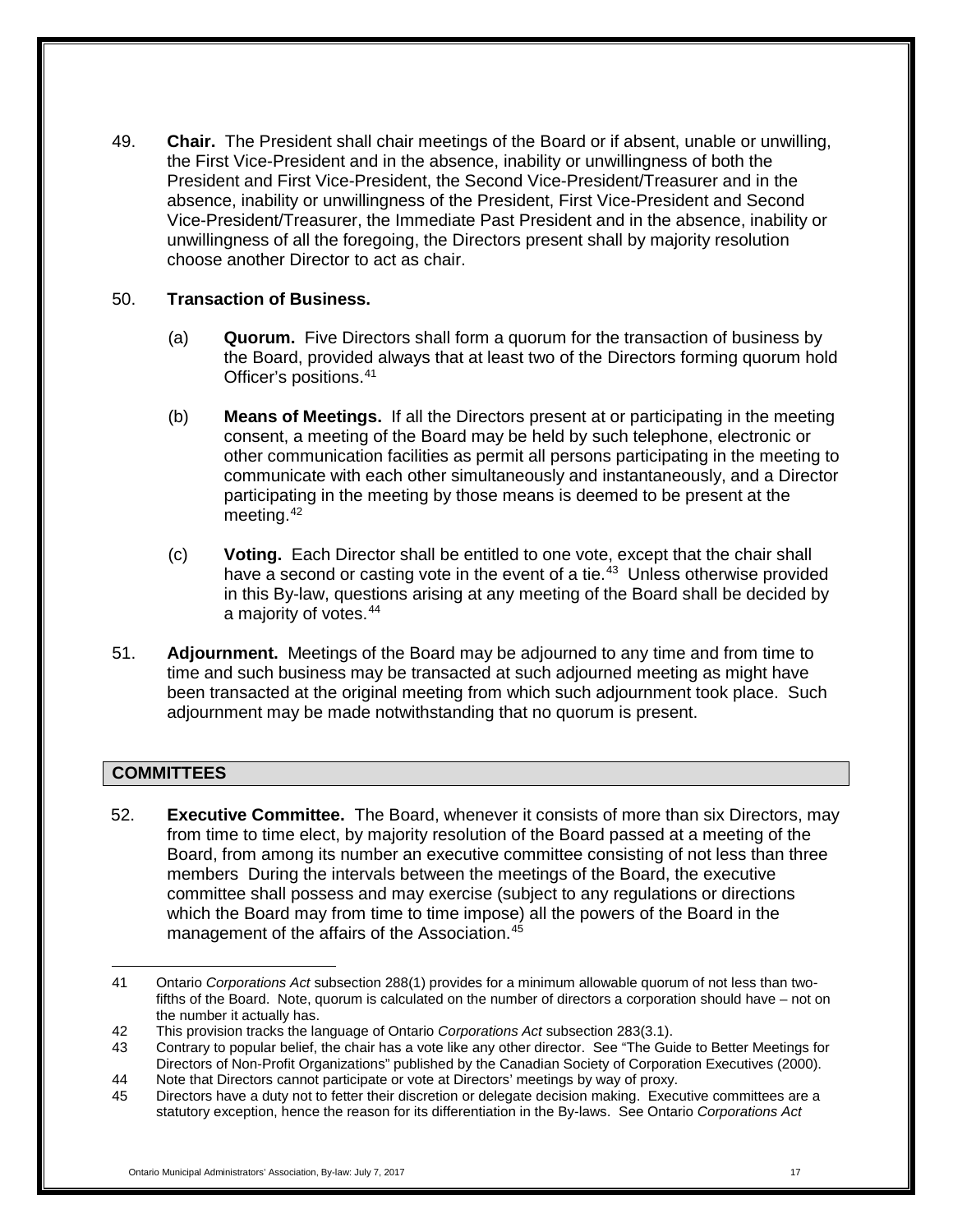- 53. **Nominating Committee.** There shall be a Nominating Committee established in accordance with the terms of reference attached to this By-law.
- 54. **Other.** The Board may establish such standing committees and such ad hoc committees as the Board from time to time determines appropriate. Committees of the Board shall be in accordance with and subject to the following:
	- (a) **Purpose.** Committees of the Board shall be established to make recommendations to the Board and/or carry out work as outlined in terms of reference.
	- (b) **Power.** Committees of the Board (with the exception of an executive committee established pursuant to section 52 of this By-law) shall not have the power to act for or on behalf of the Association or otherwise commit or bind the Association to any course of action and shall only have the power to make recommendations to the Board unless by the committee's terms of reference, the committee has been delegated specific powers or unless the Board has provided specific authority in that regard, in which case such committee may only act for or on behalf of the Association or otherwise commit or bind the Association within the parameters outlined in the terms of reference.
	- (c) **Terms of Reference.** The Board shall by majority resolution passed at a meeting of the Board establish and amend from time to time as appropriate terms of reference for all committees of the Board.
	- (d) **Appointment and Composition of Nominating Committee.** There shall be a Nominating Committee established in accordance with the terms of reference attached to this By-law.

## <span id="page-17-0"></span>**OFFICERS**

- 55. **Qualifications.** Each Officer shall at the time of election and throughout his or her term of office meet the same qualifications as Directors as set out in section 35 of this By-law.
- 56. **Officers.** There shall be the following Officers:<sup>[46](#page-17-1)</sup>
	- (a) Immediate Past President, who shall ex officio, be the immediate past president of the Unincorporated Association as of the date of this By-law and continuing until the first annual general meeting of the Association. At the first annual meeting following confirmation of this By-law the Immediate Past President shall *ex officio* be the President, provided that if the President is unwilling or unable, the position shall be elected at the annual general meeting;
	- (b) President, who shall ex officio, be the president of the Unincorporated Association as of the date of this By-law and continuing until the first annual general meeting of the Association. At the first annual meeting following

section 70 made operative by subsection 133(1) for further detail with respect to establishing an executive committee.

<span id="page-17-1"></span><sup>46</sup> Ontario *Corporations Act* section 289 requires appointment of a President who need be a Director and a Secretary who need not be a Director.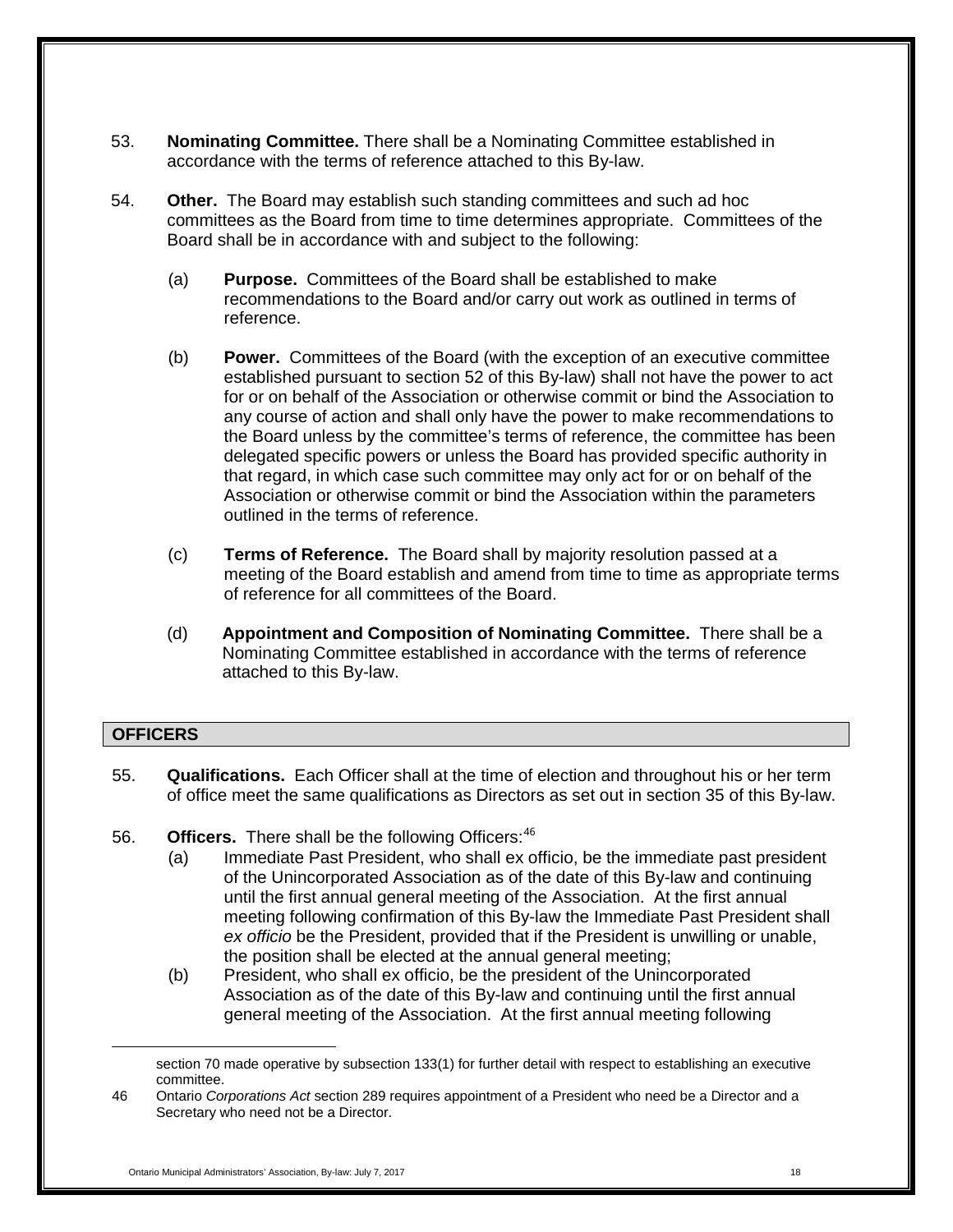confirmation of this By-law the President shall *ex officio* be the First Vice-President, provided that if the First Vice-President is unwilling or unable, the position shall be elected at the annual general meeting; [47](#page-18-1)

- (c) First Vice-President, who shall ex officio, be the Second Vice-President of the Unincorporated Association as of the date of this By-law and continuing until the first annual general meeting of the Association. At the first annual meeting following confirmation of this By-law the First Vice President shall *ex officio* be the Second Vice-President/Treasurer, provided that if the Second Vice-President/Treasurer is unwilling or unable, the position shall be elected at the annual general meeting;
- (d) Second Vice-President/Treasurer, who shall ex officio, be the Second Vice-President / Treasurer of the Unincorporated Association as of the date of this Bylaw and continuing until the first annual general meeting of the Association. At the first annual meeting following confirmation of this By-law the Second Vice-President / Treasurer shall be elected at the annual general meeting; and
- (e) Secretary, who shall, *ex officio* be the Executive Director.[48](#page-18-2)

No one individual may hold more than one Officer's position.

- 57. **Job Descriptions.** Job descriptions for Officers' positions shall from time to time be prepared and amended by a majority resolution of the Board at a meeting of the Board but shall not become operative until confirmed by majority resolution of the Active Members present in person or by proxy at a meeting of Active Members, with such job descriptions to be attached to this By-law.
- 58. **Removal.** Officers shall be subject to removal by resolution of the Board at any time.
- 59. **Remuneration.** Officers shall not receive remuneration or profit from their positions as such.

## <span id="page-18-0"></span>**PROTECTION OF DIRECTORS AND OFFICERS**

- 60. **Indemnification by the Association.** [49](#page-18-3) Every Director, Officer and other person who has undertaken or is about to undertake any liability on behalf of the Association and their heirs, executors and administrators, and estate and effects, respectively shall from time to time and at all times, be indemnified and saved harmless, out of the funds of the Association, from and against:
	- (a) all costs, charges and expenses whatsoever which such Director, Officer or other person sustains or incurs in or about any action, suit or proceeding which is brought, commenced, or prosecuted against him or her for or in respect of any act, deed, matter or thing whatsoever made, done or permitted by him or her in or about the execution of the duties of his or her office or in respect of any such liabilities; and

 $\overline{a}$ 47 Ontario *Corporations Act* section 289 requires appointment of a President who need be a Director.

<span id="page-18-3"></span><span id="page-18-2"></span><span id="page-18-1"></span><sup>48</sup> Ontario *Corporations Act* section 289 requires appointment of a Secretary who need not be a Director. 49 Ontario *Corporations Act* section 80 made operative by section 133(1) and subsection 283(5) set out requirements with respect to indemnification. Further, Ontario *Charities Accounting Act* Regulation 4/01 section 2 set out additional requirements with respect to indemnification and purchase of directors and officers insurance.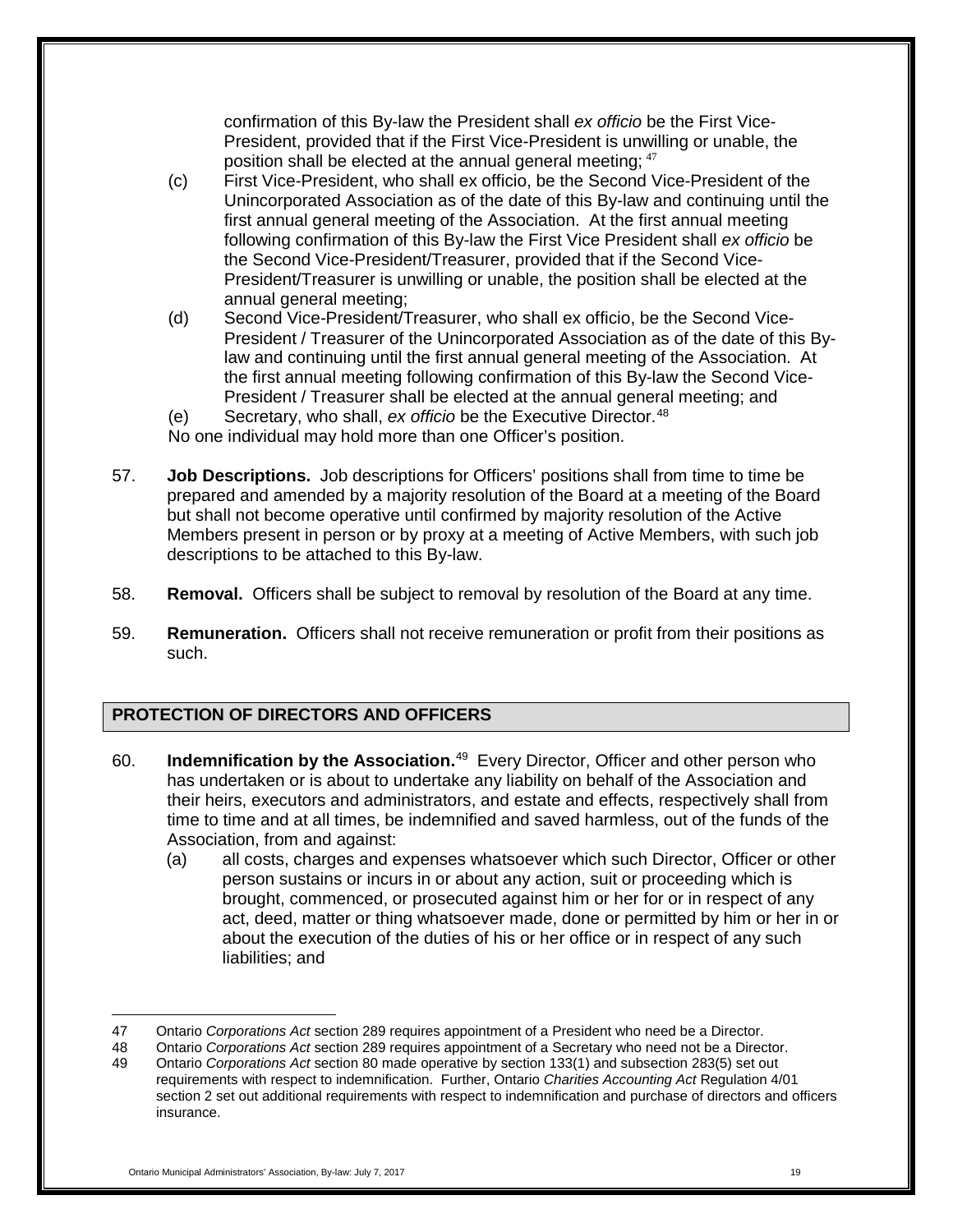- (b) all other costs, charges and expenses which he or she sustains or incurs in or about or in relation to the affairs thereof, except such costs, charges or expenses as are occasioned by his or her own willful neglect or default or that relate to his or her failure to act honestly and in good faith in performing his or her duties.<sup>[50](#page-19-3)</sup>
- 61. **No Liability.** No Director or Officer for the time being of the Association shall be liable for the acts, receipts, neglects or defaults of any other Director or Officer or employee or for joining in any receipt or act for conformity or for any loss, damage or expense happening to the Association through the insufficiency or deficiency of title to any property acquired by order of the Board for or on behalf of the Association or for the insufficiency or deficiency of any security in or upon which any of the monies of or belonging to the Association shall be placed out or invested or for any loss or damage arising from the bankruptcy, solvency or tortious act of any person, firm or corporation with whom or which any monies, securities or effects shall be lodged or deposited or for any other loss, damage, or misfortune whatsoever which may happen in the execution or supposed execution of the duties of his or her respective office or trust or in relation thereto, unless the same shall happen by or through his or her own wilful act or his or her own wilful default or that relate to his or her failure to act honestly and in good faith in performing his or her duties.<sup>[51](#page-19-4)</sup>

## <span id="page-19-0"></span>**FINANCIAL YEAR**

62. **Year End.** The fiscal year of the Association shall end on the 31<sup>st</sup> of December in each year.[52](#page-19-5)

## <span id="page-19-1"></span>**BORROWING**

- 63. **Borrowing.**[53](#page-19-6) The Association may from time to time:
	- (a) borrow money on the credit of the Association;
	- (b) issue, sell or pledge securities of the Association; and
	- (c) charge, mortgage, hypothecate or pledge all or any of the real or personal property of the Association, including book debts rights, powers, franchises and undertakings, to secure any money borrowed, debt, or any other obligation or liability of the Association.

## <span id="page-19-2"></span>**EXECUTION OF INSTRUMENTS**

64. **Execution of Instruments.** Contracts, Documents, Instruments in Writing requiring the

<span id="page-19-3"></span> $\overline{a}$ 50 Ontario *Charities Accounting Act* Regulation 4/01 section 2 prohibits indemnification for liability that relates to a failure to act honestly or in good faith in the performance of duties.

<span id="page-19-4"></span><sup>51</sup> Ontario *Charities Accounting Act* Regulation 4/01 section 2 prohibits indemnification for liability that relates to a failure to act honestly or in good faith in the performance of duties.

<span id="page-19-5"></span><sup>52</sup> Note, before year end can be changed Canada Revenue Agency approval is required. Details with respect to changing year end are available on Canada Revenue Agency's website under the heading, "Asking for a fiscal period end change," [http://www.cra-arc.gc.ca/chrts-gvng/chrts/prtng/rqsts/fp-eng.html.](http://www.cra-arc.gc.ca/chrts-gvng/chrts/prtng/rqsts/fp-eng.html)

<span id="page-19-6"></span><sup>53</sup> Ontario *Corporations Act* section 59 made operative by section 133(1) addresses the passing of borrowing bylaws requiring a 2/3rds confirmation vote of the Members. Note the Ontario Public Guardian and Trustee currently requires inclusion of a special provision in the letters patent restricting borrowing to current operating expenses subject to certain exceptions.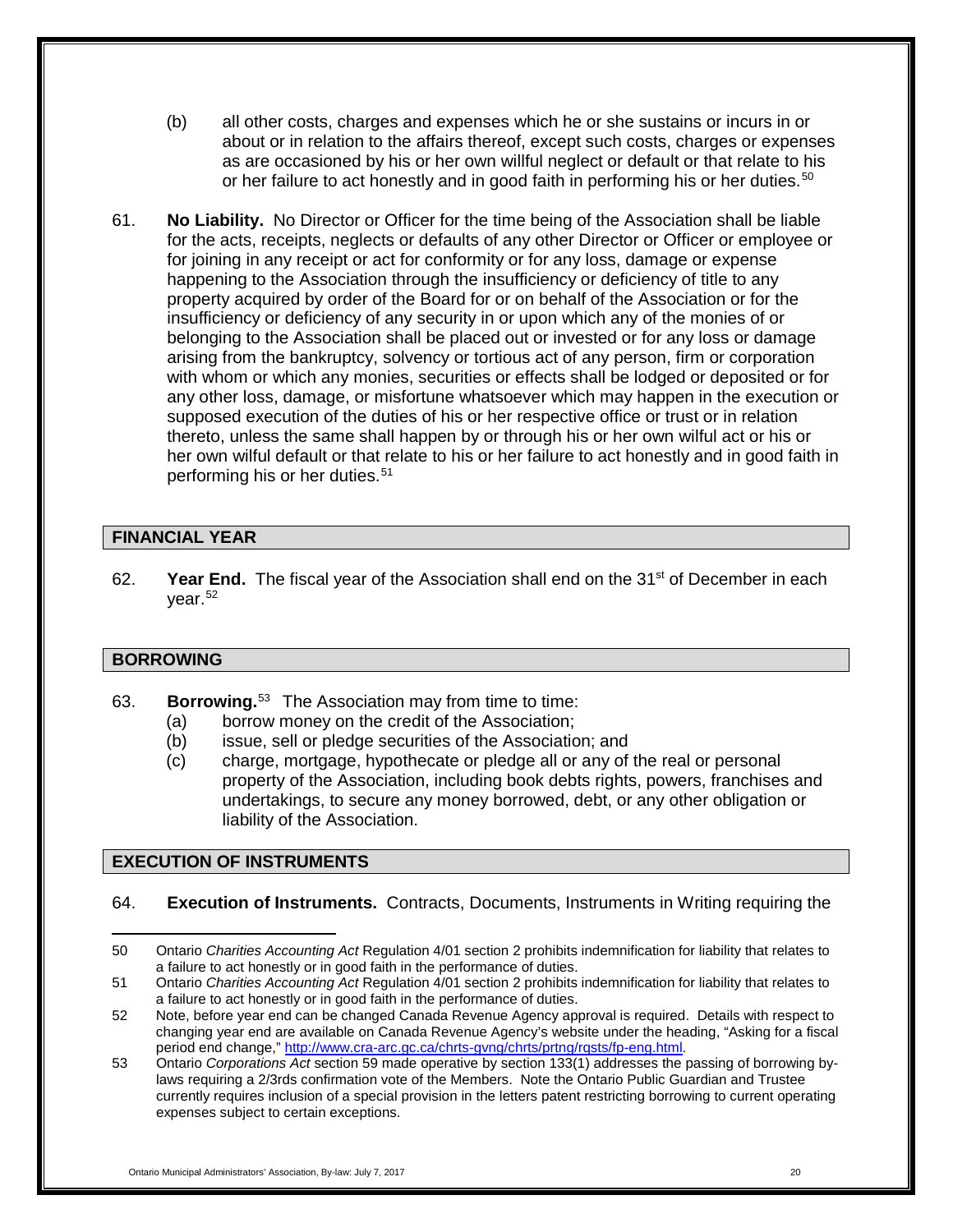signature of the Association may be signed by any two of the Immediate Past President, President, First Vice-President, Second Vice-President/Treasurer and Secretary and all Contracts, Documents, Instruments in Writing and other documents so signed shall be binding upon the Association without any further authorization or formality.

- 65. **Other Authorization.** Notwithstanding any provisions to the contrary contained in this By-law of the Association, the Board may at any time by resolution direct the manner in which and the person or persons by whom any particular instrument, contract or obligation of the Association may or shall be executed.
- 66. **Corporate Seal.** The Association shall not have a corporate seal.[54](#page-20-2)

#### <span id="page-20-0"></span>**NOTICE**

- 67. **Notice.** Unless otherwise required, any notice required to be given under the Ontario *Corporations Act*, the Letters Patent, the By-laws or otherwise by an individual person holding Membership, Director, Officer or auditor shall be in writing and shall be delivered, mailed, or sent by facsimile or electronic mail as follows:
	- (a) delivered personally in which case it will be deemed to have been given on the date delivered;
	- (b) delivered to the person's address as recorded in the Association's records, in which case it will be deemed to have been given on the date delivered;
	- (c) mailed to the person's address as recorded in the Association's records by prepaid mail, in which case it will be deemed to be delivered five days after the date of mailing; or
	- (d) sent to the person's address as recorded in the Association's records by facsimile or electronic mail in which case it will be deemed to be delivered one day after the date of transmittal.

#### <span id="page-20-1"></span>**AMENDMENTS**

68. **By-laws.** Amendments to this By-law shall not be effective until confirmed by the Active Members.

#### **Passed by the Board: [insert].**

**[insert] – President [insert] – Secretary**

**Unanimously approved, ratified, sanctioned and confirmed by the Active Members of the Association: [insert].**

 $\overline{a}$ 

**[insert] – President [insert] – Secretary**

<span id="page-20-2"></span>54 Ontario *Corporations Act* section 279 provides that a corporation need not have a seal.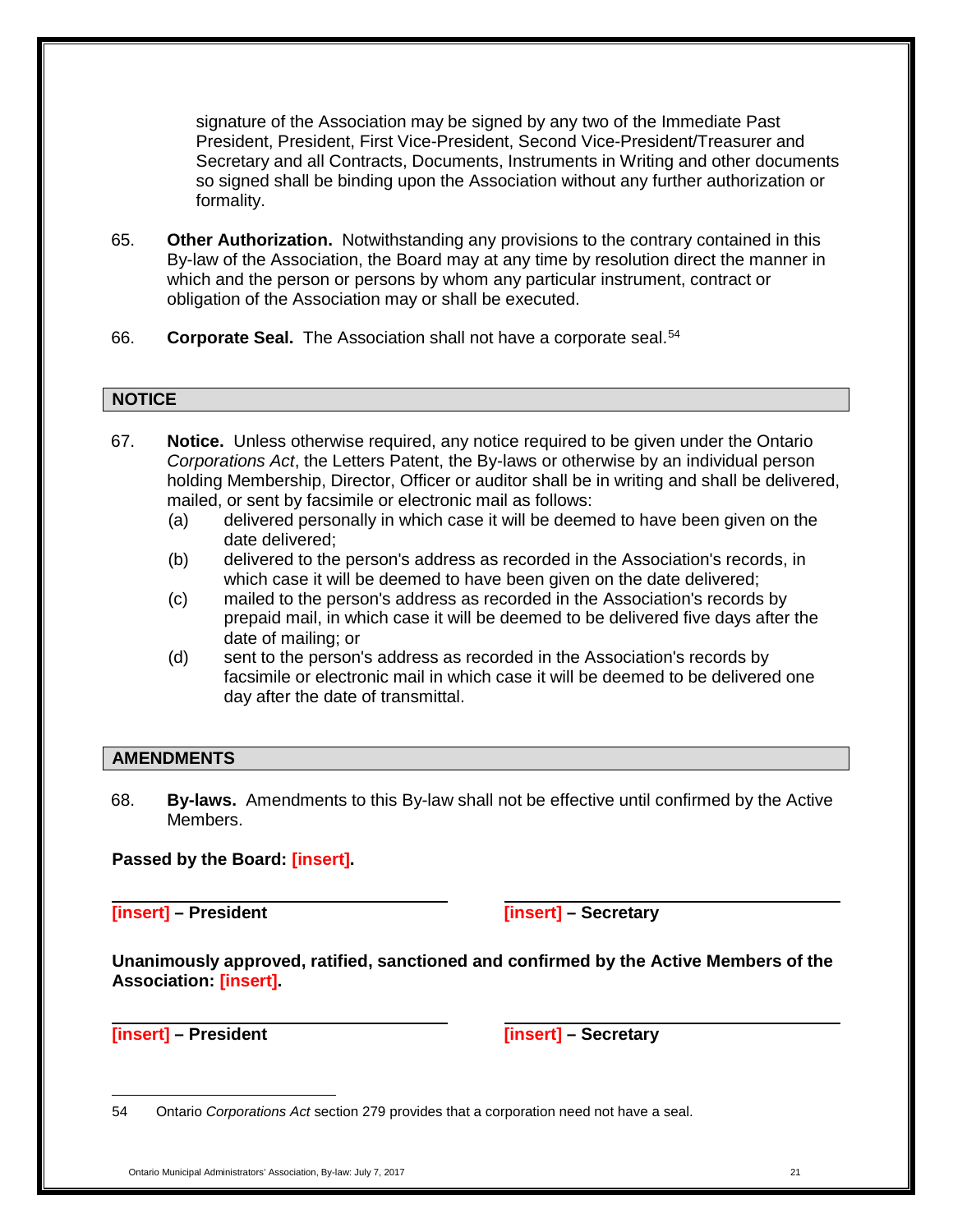#### **ATTACHMENT 1: PROXY**

#### **PROXY**

#### **ONTARIO MUNICIPAL ADMINISTRATORS' ASSOCIATION**

<span id="page-21-0"></span>The undersigned Member holding Membership in the Ontario Municipal Administrators' Association (the "Association") hereby appoints with power of substitution<br>(to (to

\_\_\_\_\_\_\_\_\_\_\_\_\_\_\_\_\_\_\_\_\_\_\_\_\_(town/city) as the proxy of the undersigned to attend and act at the

(name of meeting) meeting of the Membership of the Association to be held on the \_\_\_ day of \_\_\_\_\_\_\_\_\_\_\_, 20\_\_\_, and at any adjournment or adjournments thereof in the same manner, to the same extent and with the same power as if the undersigned were present at the said meeting or such adjournment or adjournments thereof.

DATED the day of  $\qquad \qquad .20$ .

Signature of Member ↑

Print Name of Member ↑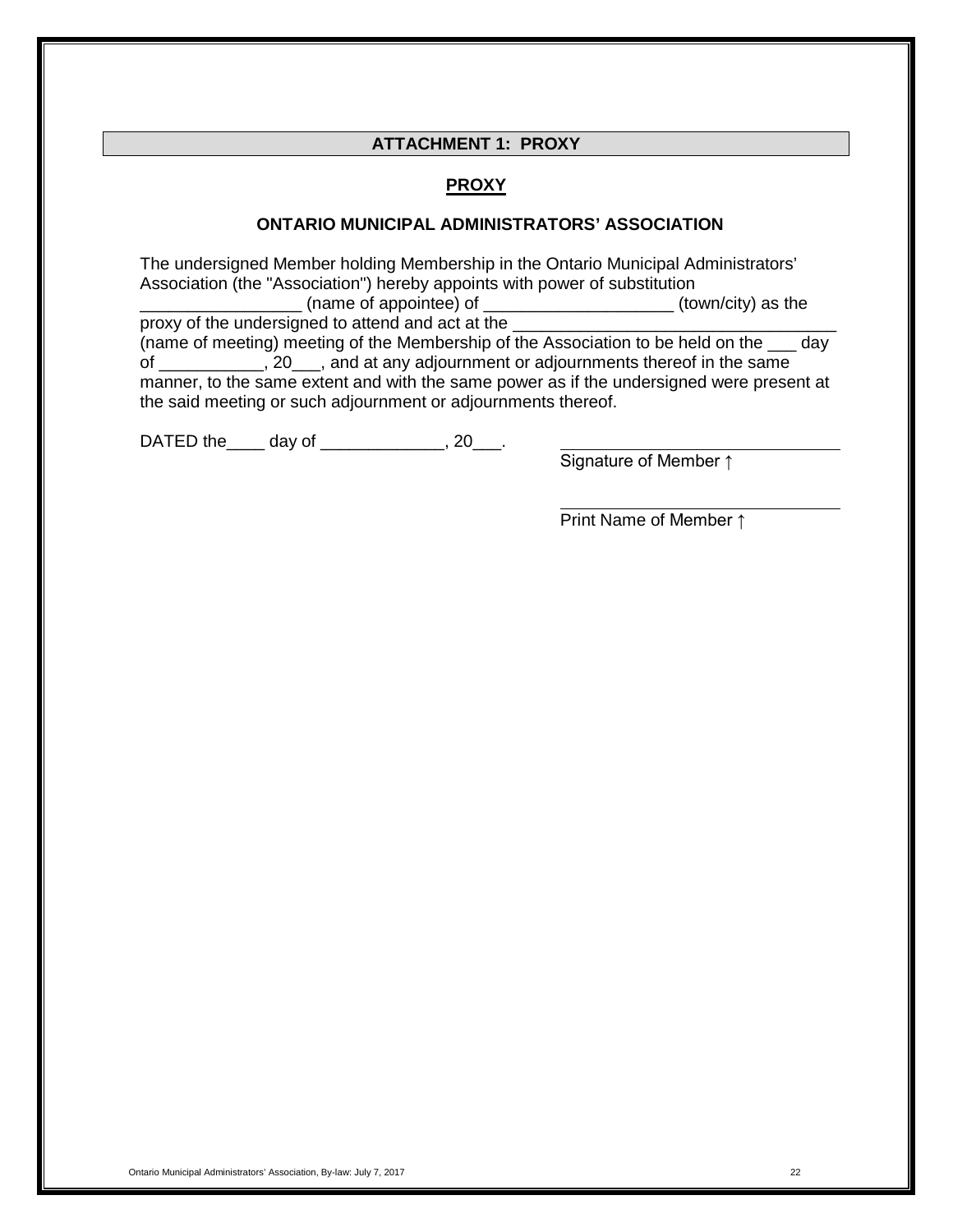## **ATTACHMENT 2: TERMS OF REFERENCE - NOMINATING COMMITTEE**

## <span id="page-22-0"></span>**ESTABLISHMENT**

1. By these terms of reference, the "Nominating Committee" is established.

## **MANDATE**

- 2. The Nominating Committee shall:
	- (a) Verify vacancies on the Board.
	- (b) Call for nominations in accordance with the By-laws.
	- (c) Receive and review nominations.
	- (b) Make recommendations to the Board in connection with the vacancies to be filled with the idea that the Board will in turn make recommendations to the Active Membership.
	- (c) Outline acclamations and required elections to be held if necessary.

## **COMPOSITION AND REMOVAL**

- 3. There shall be three members of the Nominating Committee who shall be appointed by the President on an annual basis from among the Active Members who do not hold Officers positions.
- 4. Members of the Nominating Committee shall be subject to removal by the Board at any time.
- 5. The Nominating Committee shall select a committee chair from among its number.

## **MEETINGS**

6. The Nominating Committee shall meet as often as is required in order to fulfil its mandate and responsibilities.

## **CALLING OF MEETINGS**

7. Meetings of the Nominating Committee may be called by the chair or any two members.

## **NOTICE OF MEETINGS**

- 8. Notice of meetings of the Nominating Committee shall be subject to and in accordance with the following:
	- (a) **Responsibility.** The Nominating Committee chair shall give or cause to be given the required notice.
	- (b) **Amount.** At least twenty-four hours' notice (exclusive of the day on which the notice is delivered or sent but inclusive of the day for which notice is given) shall be given.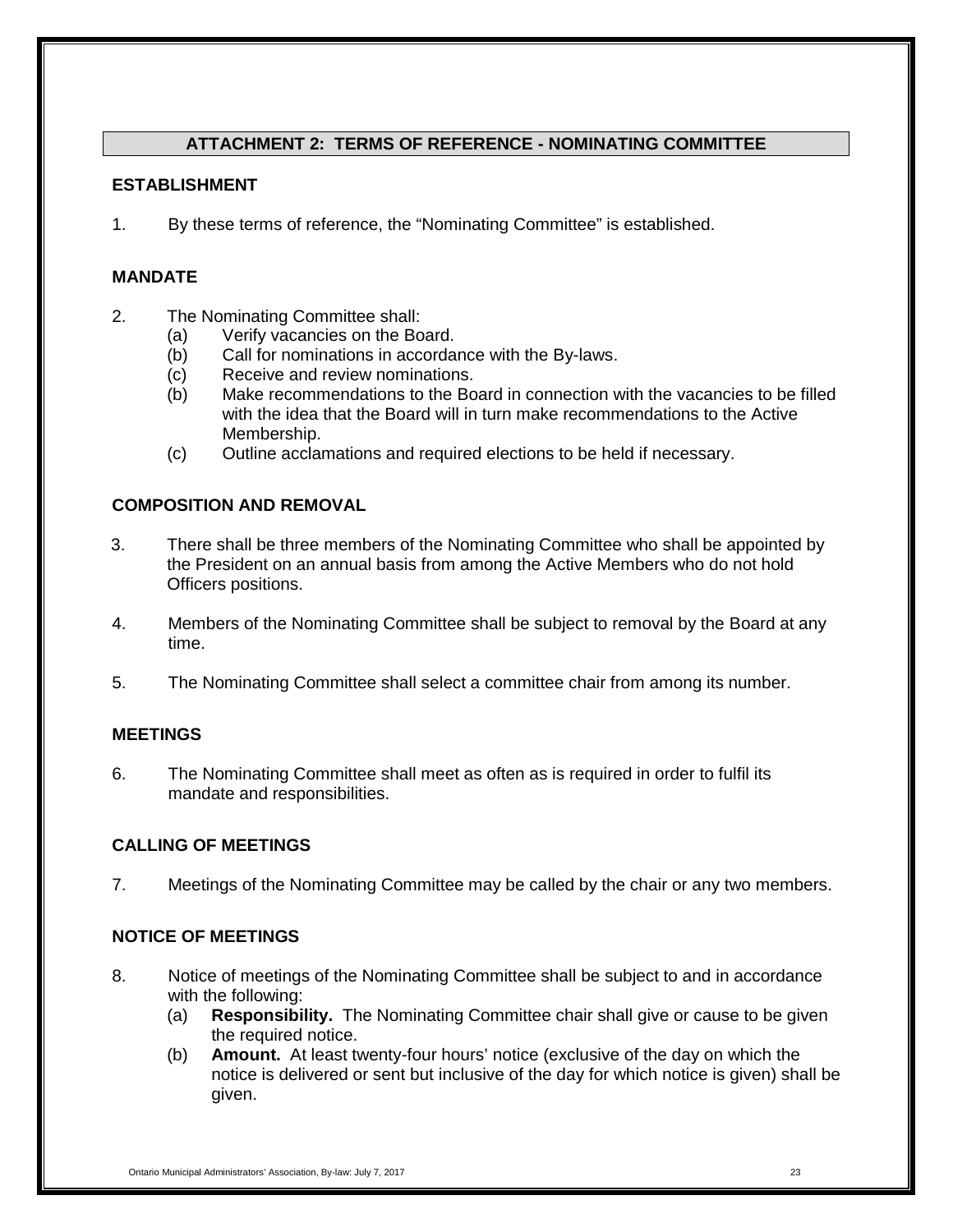- (c) **Content.** Include the date, time and place, as well as a description of the nature of the business to be transacted.
- (d) **To Whom Given.** Given to each member of the Nominating Committee.

## **TRANSACTION OF BUSINESS**

- 9. Transaction of business of the Nominating Committee shall be subject to and in accordance with the following:
	- (a) **Chair.** The committee chair shall preside at meetings of the Nominating Committee.
	- (b) **Quorum.** Quorum shall be a majority of committee members.
	- (c) **Voting.** Questions arising at any Nominating Committee meeting shall be decided by a majority of votes.
	- (d) **Participation.** Attendance may be by such telephone, electronic or other communication facilities as permit all individuals participating in the meeting to communicate with each other simultaneously and instantaneously, and if so attending by those means is deemed to be present at the meeting. Individuals so participating from a remote location shall:
		- (i) ensure that no unauthorized individuals are present with him or her;
		- (ii) direct all his or her attention to the meeting; and
		- (iii) preserve confidentiality by ensuring that the proceedings cannot be overheard by any other individuals and by such other means as are appropriate.

## **RECORD KEEPING**

- 10. The chair shall keep or cause to be kept minutes of all Nominating Committee meetings, which shall include the following:
	- (a) name of the committee;
	- (b) date, time and place of meeting;
	- (c) attendance at the meeting;
	- (d) declarations of conflict of interest or inability to exercise independent judgment;
	- (e) succinctly, accurately and clearly the material aspects of the committee's deliberations relative to the subject matter;
	- (f) precise wording of all motions but not the mover or seconder;
	- (g) whether the motion carried but not the number of votes for and against or which member voted which way; and
	- (h) any objections or dissent requested by the maker to be put on record but otherwise shall not attribute specific comments to specific individuals.

## **ACCOUNTABILITY**

11. Minutes of Nominating Committee meetings shall be forwarded to the Board and the Nominating Committee shall at all times be accountable and subject to direction of the Board.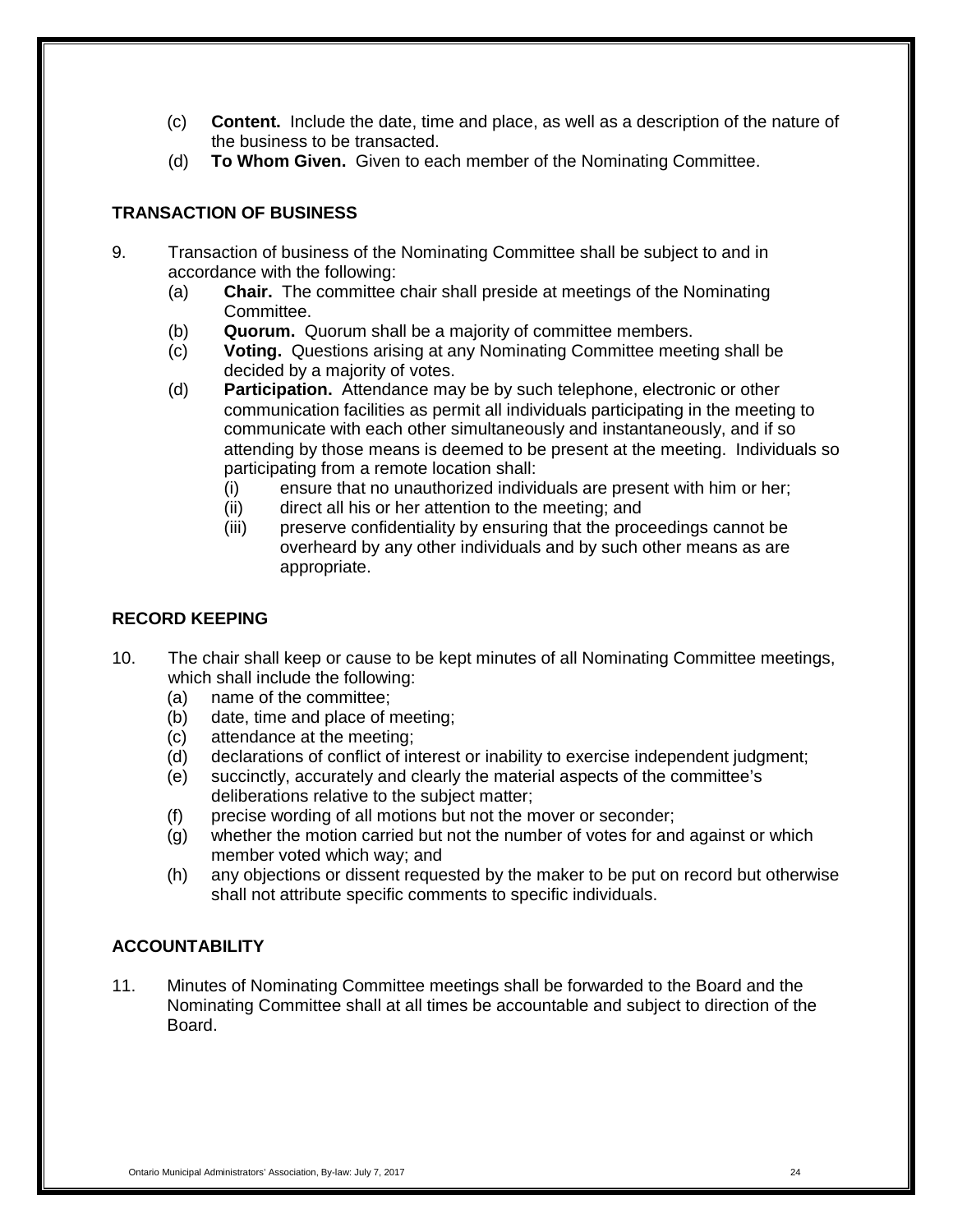## **ATTACHMENT 3: IMMEDIATE PAST PRESIDENT JOB DESCRIPTION**

<span id="page-24-0"></span>The duties and responsibilities of the Immediate Past President shall, in addition to those as set out in the By-laws and other Board policies, be as noted below. For greater clarity, the Immediate Past President shall have no independent power or authority.

- 1. Provide a consultative role to the President, the First Vice-President and the Second Vice-President/Treasurer.
- 2. Ensure continuity of knowledge.
- 3. Ensure smooth Board transition.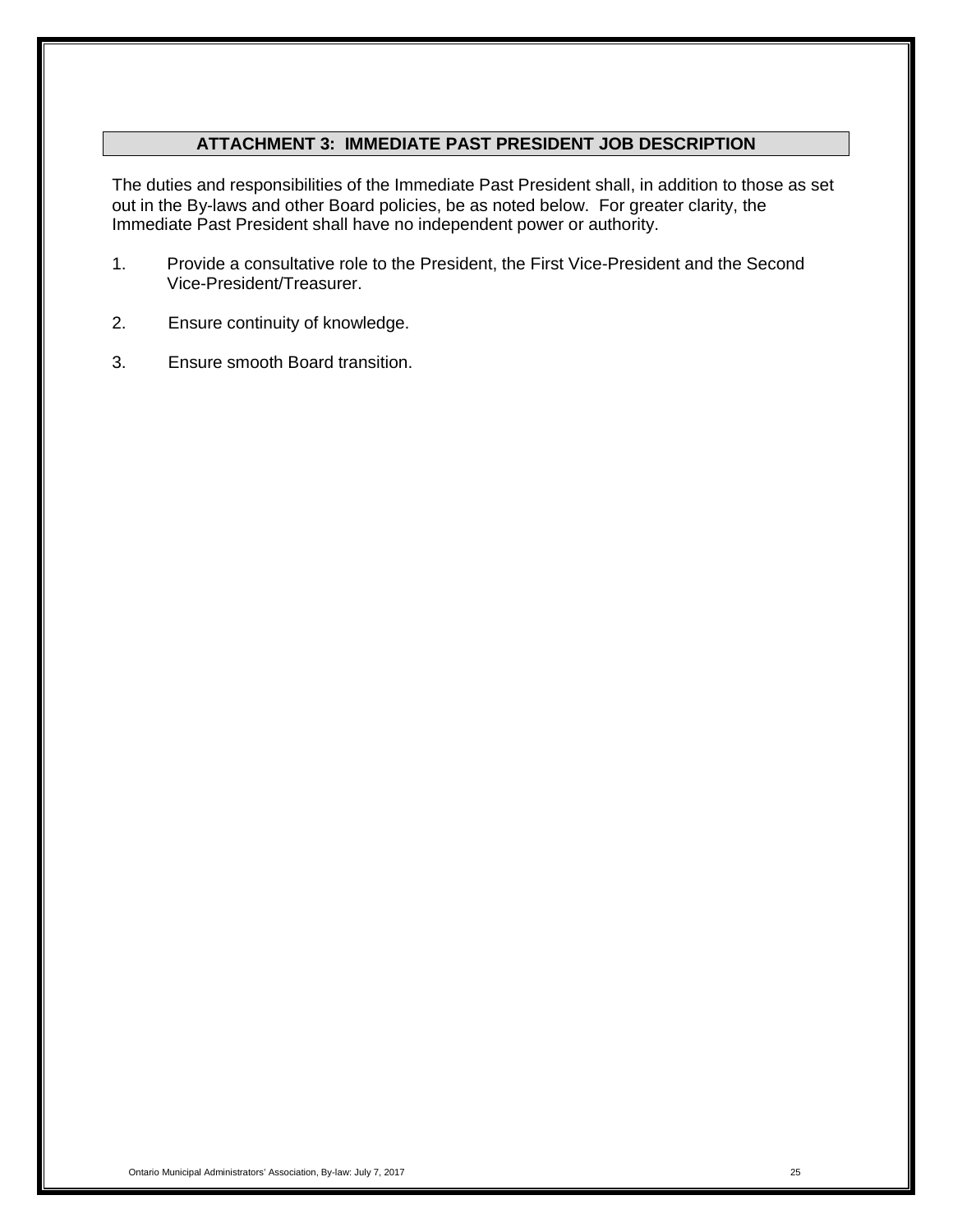## **ATTACHMENT 4: PRESIDENT JOB DESCRIPTION**

<span id="page-25-0"></span>The duties and responsibilities of the President shall, in addition to those as set out in the Bylaws and other Board policies, be as noted below. For greater clarity, the President shall have no independent power or authority.

- 1. **Facilitation.** The role of the President is principally one of facilitation. The President facilitates the Board's work. More specifically:
	- **Before meetings the President is responsible for:**
		- Planning the agenda with any input offered by different persons as appropriate, including: Directors and Members.
		- $\triangleright$  Ensuring that meeting agendas and supporting materials necessary to make needed decisions, are made available to Directors with enough time in advance to give them an opportunity to review and consider the materials before the meeting.
	- **During meetings, the President is responsible for chairing the meeting and in connection therewith:**
		- **Balancing** those entitled to speak (making sure everyone has an opportunity to contribute to the discussion), **issues** (making sure issues are explored fully) and **time** (making sure time is managed appropriately and the meeting proceeds within the scheduled time frames).
		- Establishing and maintaining **decorum** civility and mutual respect.
		- Ensuring **clarity** through appropriate commentary and questions.
	- **After and in between meetings, the President is responsible for:**
		- Establishing and continually updating an annual agenda.
		- $\triangleright$  Encouraging Directors to bring forward agenda items and liaise with them about where on the annual agenda those items might best be addressed.
		- Continually reviewing and considering how meetings can be improved.
		- Liaising with the First Vice-President to ensure that the First Vice-President is prepared in the event he or she is required to act for the President.
- 2. **Procedural Compliance Monitoring.** The President is responsible to monitor or cause the monitoring of the conduct of the Board as a whole to ensure that it is consistent with the By-laws and applicable Board policies and to bring to the Board's attention any noncompliance. Further the President is responsible to monitor or cause the monitoring of individual Director compliance with the By-laws and any other applicable procedural requirements and is responsible for addressing non-compliance (e.g., repeated absences) by following up with individual Directors to ascertain reasons for the same with a view to providing supports/remediation, failing which bringing the matter to the Board's attention.
- 3. **Liaison of the Board vis-à-vis the Executive Director.** The President is the agent of the Board in its relationship with the Executive Director. For greater clarity, the President acts on behalf of the Board and has no individual authority to make decisions or supervise or direct employees or other representatives of the Association.
- 4. **Representation.** The President together and in cooperation with the Executive Director, has the role of communicating the Association's position to the community and outside parties, in the absence of any contrary direction or the Board having delegated that role to others.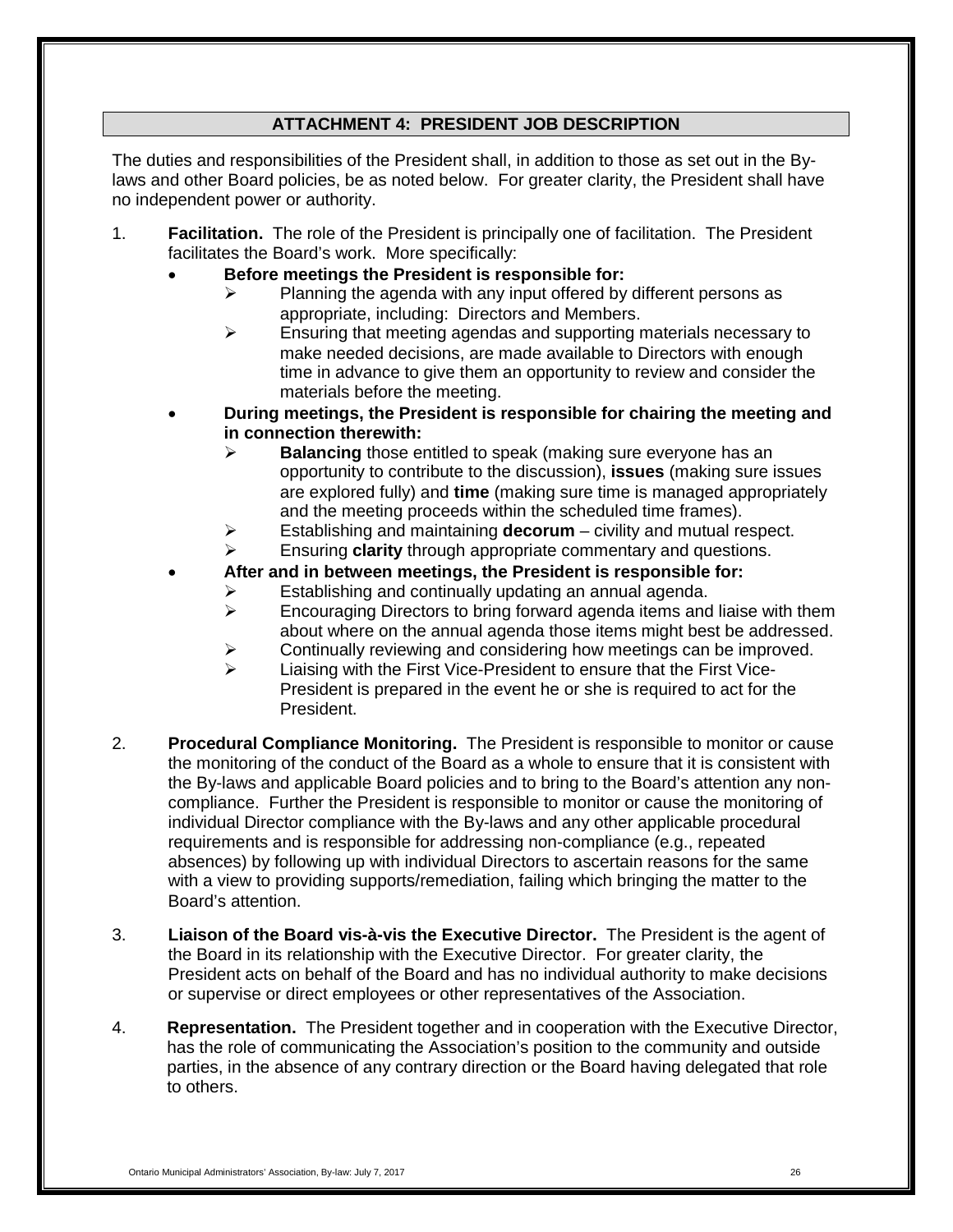## **ATTACHMENT 5: FIRST VICE-PRESIDENT JOB DESCRIPTION**

<span id="page-26-0"></span>The duties and responsibilities of the First Vice-President shall, in addition to those as set out in the By-laws and other Board policies, be as noted below. For greater clarity, the First Vice-President shall have no independent power or authority.

- 1. Liaise with the President to ensure that the First Vice-President is prepared in the event he or she is required to act for the President.
- 2. Act for the President if the President is absent, unable or unwilling to act as such.
- 3. Prepare him or herself to succeed into the position of President by taking full advantage of learning opportunities.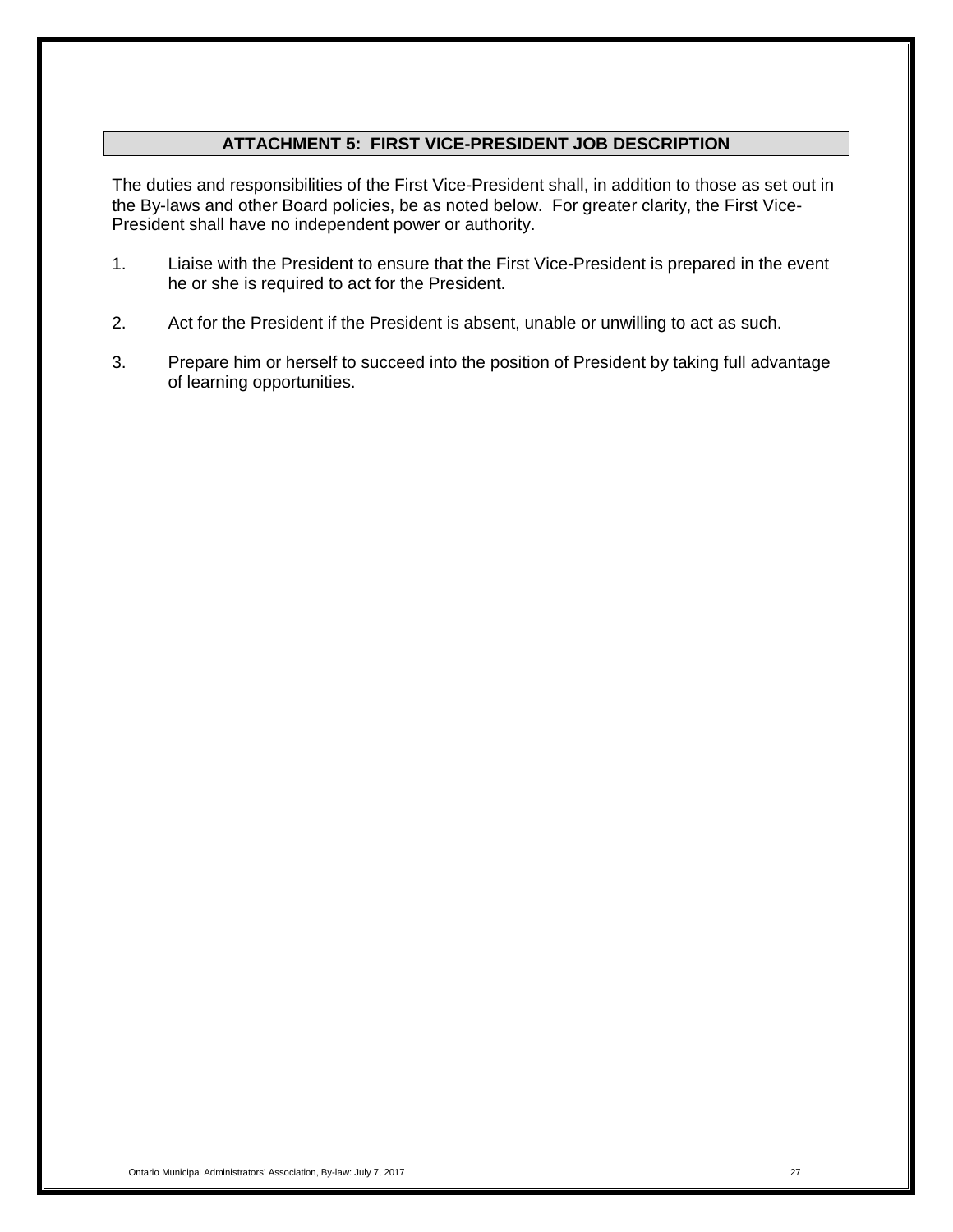#### **ATTACHMENT 6: SECOND VICE-PRESIDENT/TREASURER JOB DESCRIPTION**

<span id="page-27-0"></span>The duties and responsibilities of the Second Vice-President/Treasurer shall, in addition to those as set out in the By-laws and other Board policies, be as noted below. For greater clarity, the Second Vice-President/Treasurer shall have no independent power or authority.

- 1. Liaise with the President to ensure that the Second Vice-President is prepared in the event he or she is required to act for the President.
- 2. Act for the President if the President and the First Vice-President are absent, unable or unwilling to act as such.
- 3. Prepare him or herself to succeed into the position of First Vice-President by taking full advantage of learning opportunities.
- 4. Advise and assist the Board with understanding Association's finances.
- 5. Suggest appropriate Board financial policies and procedures for monitoring the Association's finances.
- 6. Ensure at least the quarterly preparation of financial statements for the Association and present the same to the Board.
- 7. Work collaboratively with Association's auditor to ensure that an annual audit is completed, if required.
- 8. Ensure treasury books and records are maintained as required by law, contract or other authority.
- 9. Ensure treasury books and records are made available to authorized persons when required.
- 10. Act for the Secretary if the Secretary is absent, unable or unwilling to act as such.